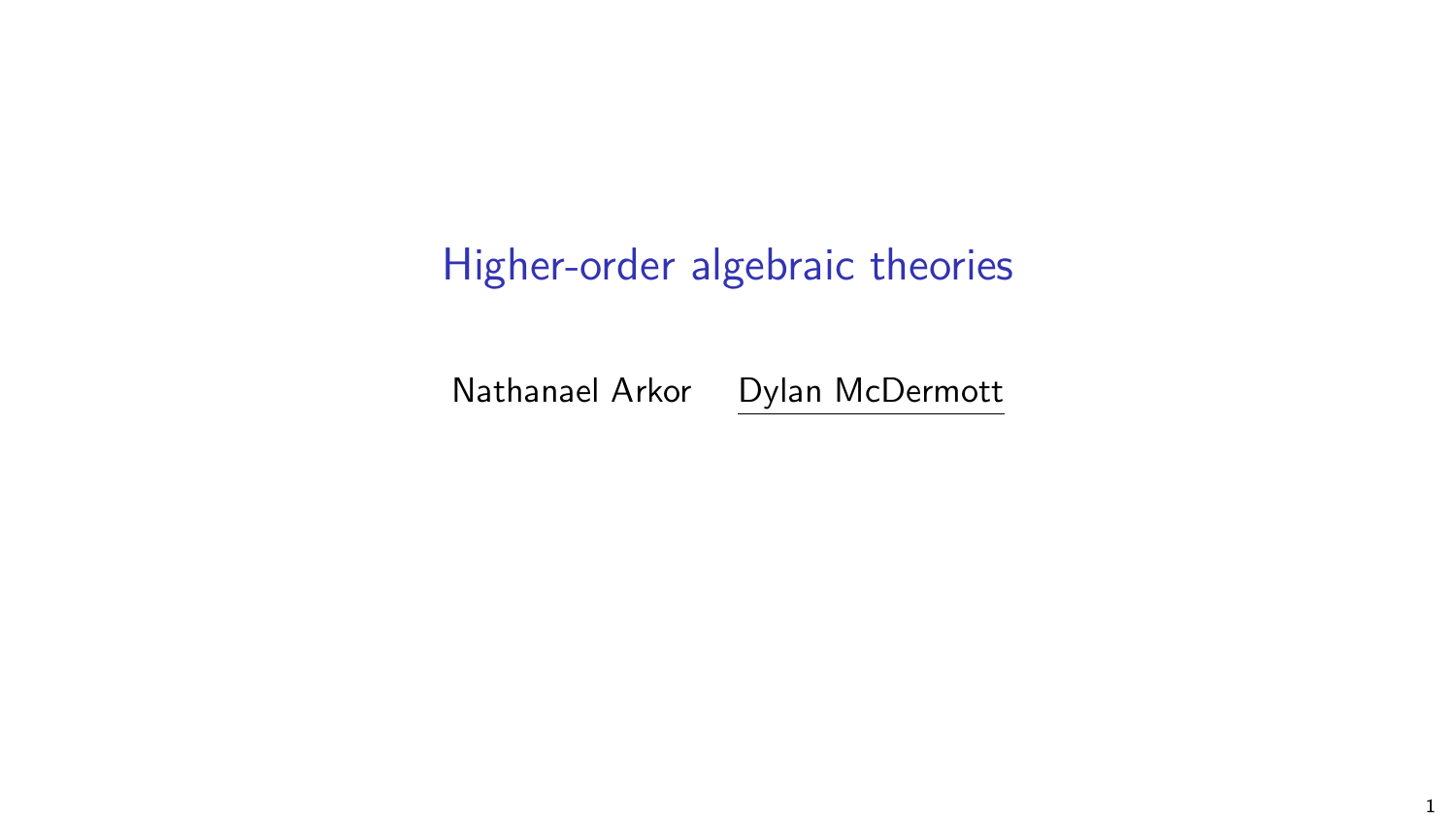First-order theories have

$$
\text{Operations } \frac{\Gamma \vdash t_1 \qquad \cdots \qquad \Gamma \vdash t_k}{\Gamma \vdash \text{op}(t_1, \ldots, t_k)} \text{ (op : } k \text{)} \qquad \text{Equations } x_1, \ldots, x_k \vdash t \equiv u
$$

Example: monoids have e : 0, mul : 2,

$$
\frac{\Gamma \vdash t_1 \quad \Gamma \vdash t_2}{\Gamma \vdash \mathbf{e}} \quad \frac{x \vdash}{x \vdash \mathbf{mul}(t_1, t_2)} \quad \begin{array}{rcl}\nx \vdash & & \mathbf{mul}(\mathbf{e}, x) &\equiv & x \\
x \vdash & & x &\equiv & \mathbf{mul}(x, \mathbf{e}) \\
x_1, x_2, x_3 \vdash & & \mathbf{mul}(\mathbf{mul}(x_1, x_2), x_3) &\equiv & \mathbf{mul}(x_1, \mathbf{mul}(x_2, x_3))\n\end{array}
$$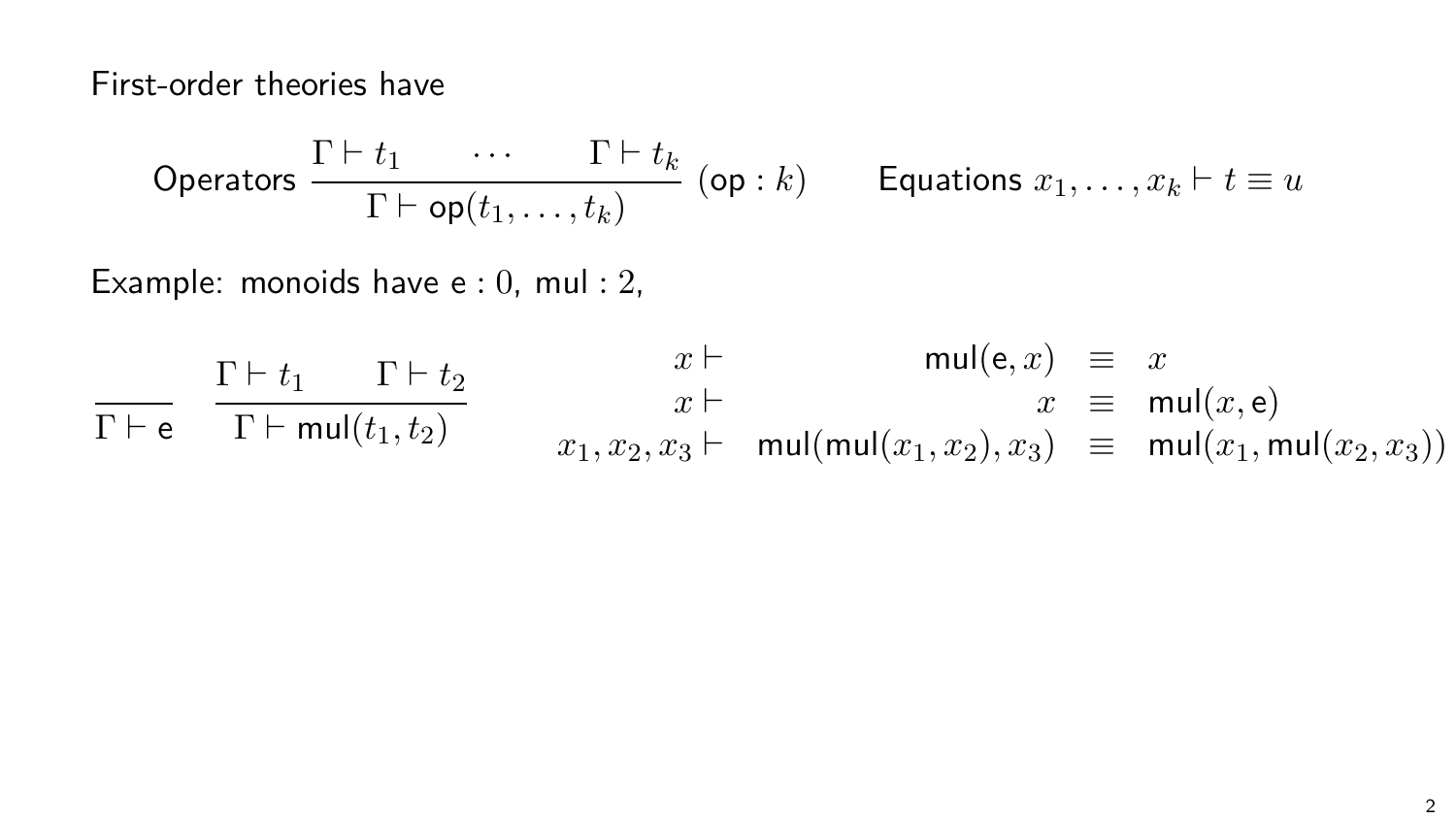First-order theories have

$$
\text{Operations } \frac{\Gamma \vdash t_1 \qquad \cdots \qquad \Gamma \vdash t_k}{\Gamma \vdash \textsf{op}(t_1, \ldots, t_k)} \text{ (op : } k \text{)} \qquad \textsf{Equations } x_1, \ldots, x_k \vdash t \equiv u
$$

Example: monoids have e : 0, mul : 2,

$$
\frac{\Gamma \vdash t_1 \quad \Gamma \vdash t_2}{\Gamma \vdash \mathsf{mul}(t_1, t_2)} \qquad \begin{array}{c}\n x \vdash \\
 x \vdash \\
 x_1, x_2, x_3 \vdash \\
 x_1, x_2, x_3 \vdash \\
 x_2 \vdash \\
 x_3 \vdash \\
 x_3 \vdash \\
 x_4 \vdash \\
 x_5 \vdash \\
 x_6 \vdash \\
 x_7 \vdash \\
 x_8 \vdash \\
 x_9 \vdash \\
 x_1, x_2 \vdash \\
 x_3 \vdash \\
 x_4 \vdash \\
 x_5 \vdash \\
 x_6 \vdash \\
 x_7 \vdash \\
 x_8 \vdash \\
 x_9 \vdash \\
 x_1, x_2, x_3 \vdash \\
 x_1, x_2, x_3 \vdash \\
 x_1, x_2, x_3 \vdash \\
 x_1, x_2, x_3 \vdash \\
 x_1, x_2, x_3 \vdash \\
 x_1, x_2, x_3 \vdash \\
 x_1, x_2, x_3 \vdash \\
 x_1, x_2, x_3 \vdash \\
 x_1, x_2, x_3 \vdash \\
 x_1, x_2, x_3 \vdash \\
 x_1, x_2, x_3 \vdash \\
 x_1, x_2, x_3 \vdash \\
 x_1, x_2, x_3 \vdash \\
 x_1, x_2, x_3 \vdash \\
 x_1, x_2, x_3 \vdash \\
 x_1, x_2, x_3 \vdash \\
 x_1, x_2, x_3 \vdash \\
 x_1, x_2, x_3 \vdash \\
 x_1, x_2, x_3 \vdash \\
 x_1, x_2, x_3 \vdash \\
 x_1, x_2, x_3 \vdash \\
 x_1, x_2, x_3 \vdash \\
 x_1, x_2, x_3 \vdash \\
 x_1, x_2, x_3 \vdash \\
 x_1, x_2, x_3 \vdash \\
 x_1, x_2, x_3 \vdash \\
 x_1, x_2, x_3 \vdash \\
 x_1, x_2, x_3 \vdash \\
 x_1, x_2, x_3 \vdash \\
 x_1, x_2, x_3 \vdash \\
 x_1, x_2, x_3 \vdash \\
 x_1, x_2, x_3 \vdash \\
 x_1, x_2, x_3 \vdash \\
 x_1, x_2, x_3 \vdash \\
 x_1, x_2, x_3 \vdash \\
 x_1, x_2, x_3 \vdash \\
 x_1, x_
$$

Non-example: the untyped *λ*-calculus

$$
\frac{\Gamma \vdash t_1 \qquad \Gamma \vdash t_2}{\Gamma \vdash \mathsf{app}(t_1, t_2)} \quad \frac{\Gamma, x \vdash t}{\Gamma \vdash \mathsf{abs}(x. t)} \qquad \mathsf{app}(\mathsf{abs}(x. f), a) \equiv f[x \mapsto a]
$$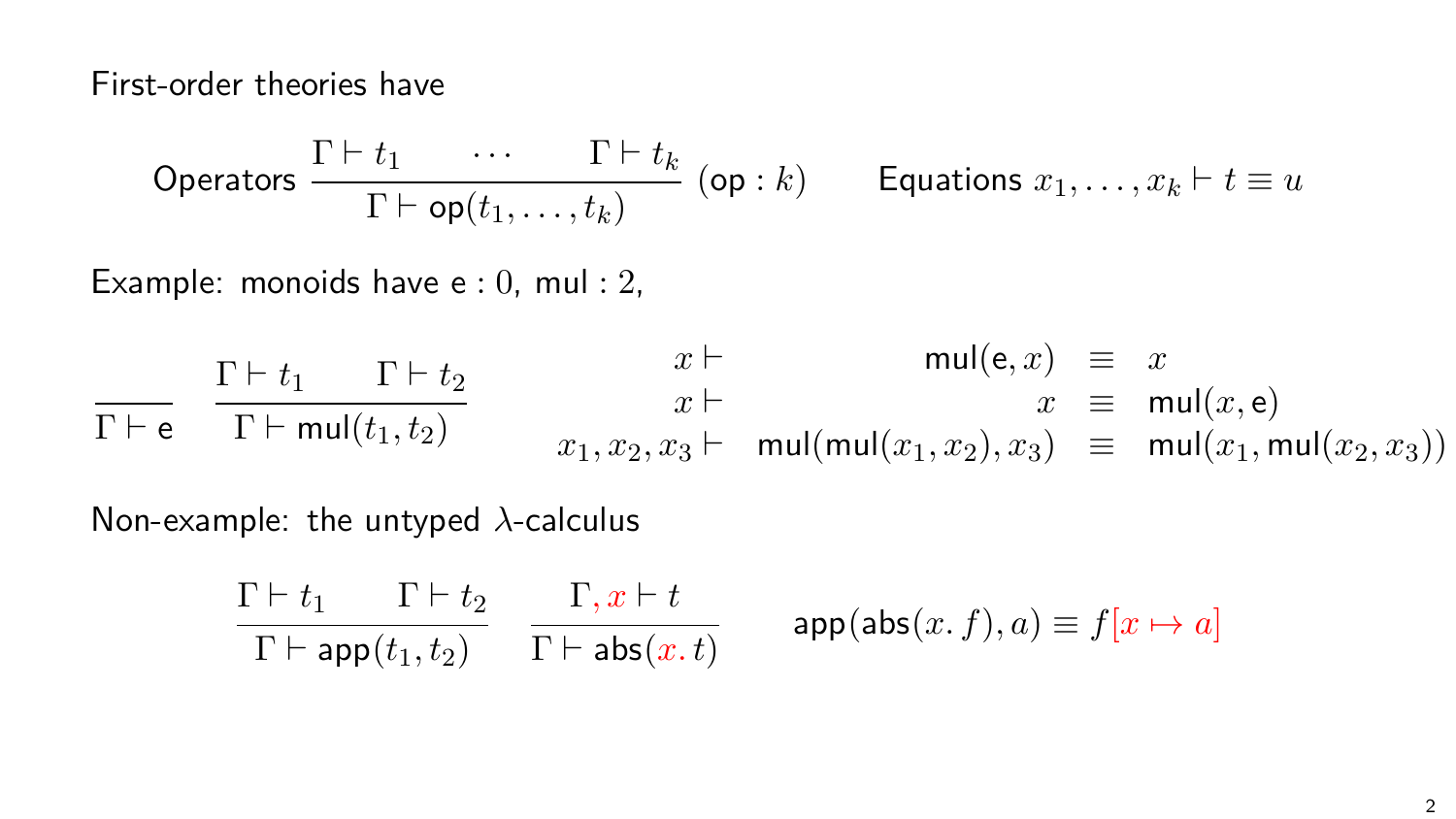First-order theories

- ▶ Presentations/equational logic
- ▶ Algebraic theories
- ▶ Finitary monads on **Set**

Second-order theories: have variable-binding operators

- ▶ Presentations/equational logic [Fiore and Hur '10]
- ▶ Algebraic theories [Fiore and Mahmoud '10]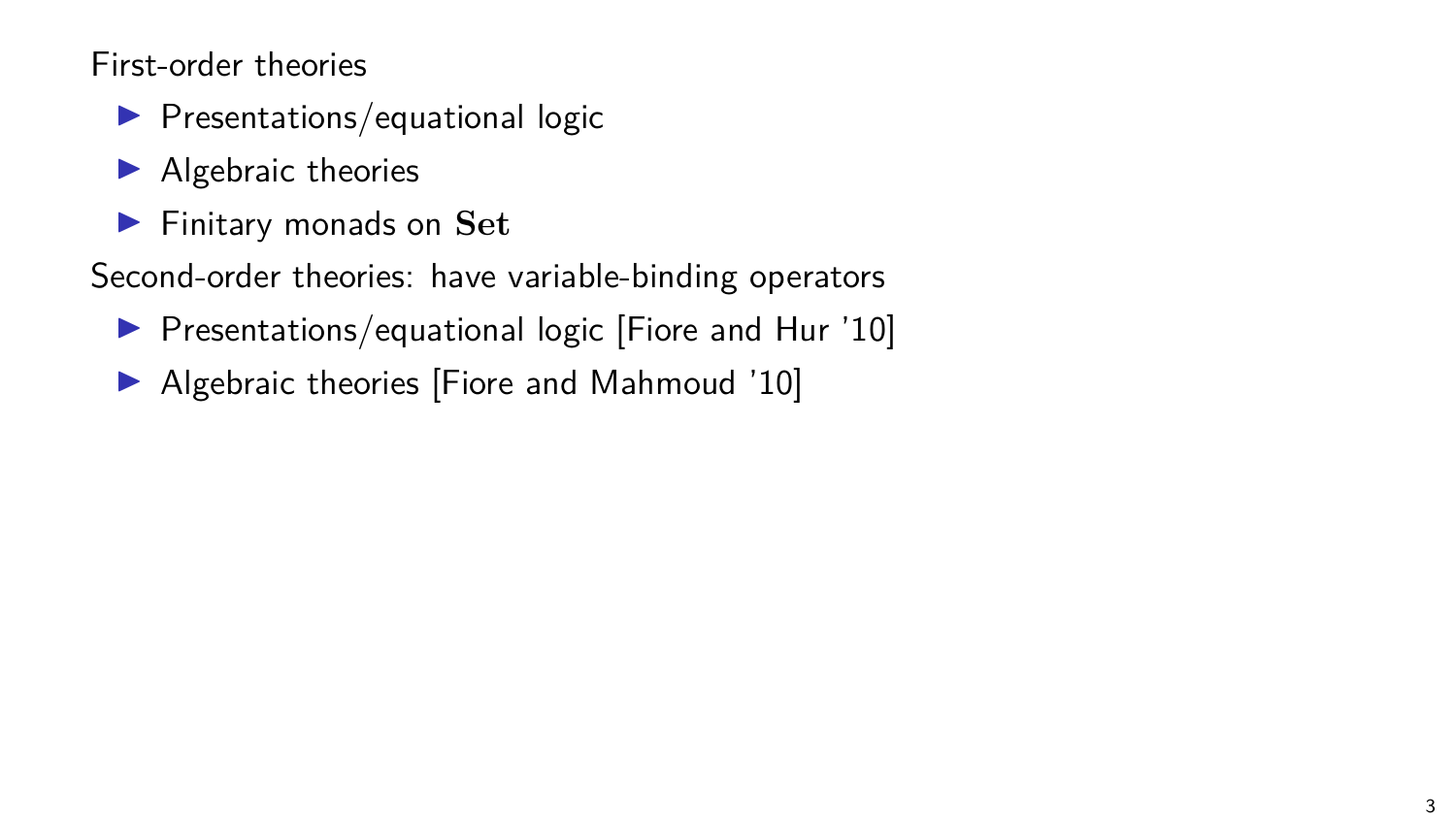First-order theories

- $\blacktriangleright$  Presentations/equational logic
- $\blacktriangleright$  Algebraic theories
- ▶ Finitary monads on **Set**

Second-order theories: have variable-binding operators

- ▶ Presentations/equational logic [Fiore and Hur '10]
- ▶ Algebraic theories [Fiore and Mahmoud '10]

This talk:

- 1. *n*th-order presentations
- 2. *n*th-order algebraic theories
- 3. a monad–theory correspondence  $(n ∈ ℕ ∪ {\omega})$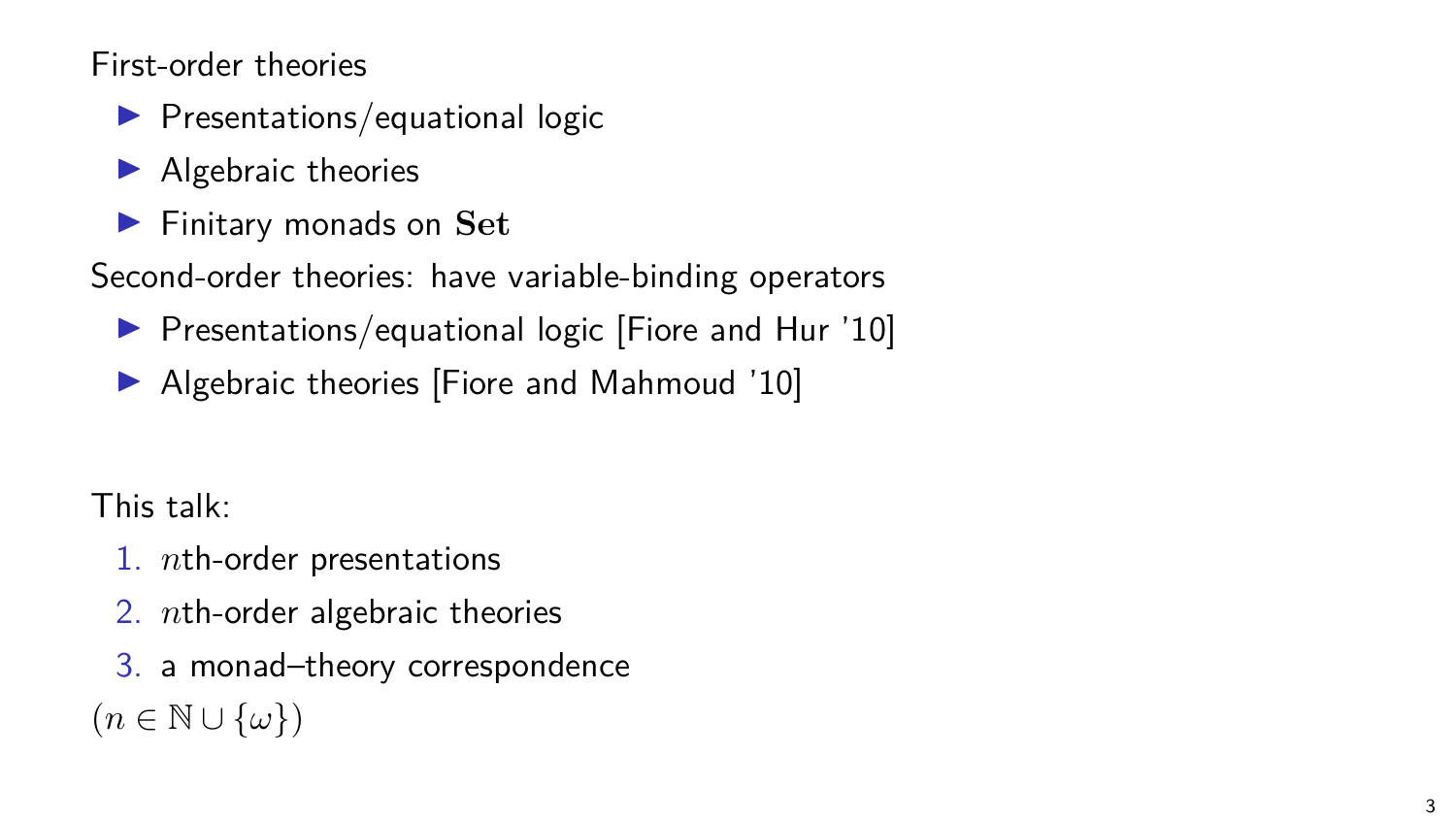### First-order presentations

A (monosorted) first-order presentation is a signature with a set of equations, where:

- ▶ First-order arities are natural numbers *k*
- $\triangleright$  Signatures  $\Sigma$  are families of sets  $\Sigma(k)$  of *k*-ary operators
- ▶ Contexts  $\Gamma = x_1, \ldots, x_n$  are lists of variables
- ▶ Terms *t* are generated by

$$
\cfrac{x \in \Gamma}{\Gamma \vdash x} \qquad \qquad \cfrac{\mathsf{op} \in \Sigma(k) \qquad \Gamma \vdash t_1 \qquad \cdots \qquad \Gamma \vdash t_k}{\Gamma \vdash \mathsf{op}(t_1, \ldots, t_k)}
$$

▶ Equations  $\Gamma \vdash t \equiv t'$ 

Example: monoids have  $e \in \Sigma(0)$ , mul  $\in \Sigma(2)$ ,

 $\Gamma \vdash e$  $\Gamma \vdash t_1$   $\Gamma \vdash t_2$  $\Gamma\vdash \mathsf{mul}(t_1, t_2)$  $x \vdash$  mul $(e, x) \equiv x$  $x \vdash x \equiv \text{mul}(x, \text{e})$  $x_1, x_2, x_3 \vdash \text{mul}(\text{mul}(x_1, x_2), x_3) \equiv \text{mul}(x_1, \text{mul}(x_2, x_3))$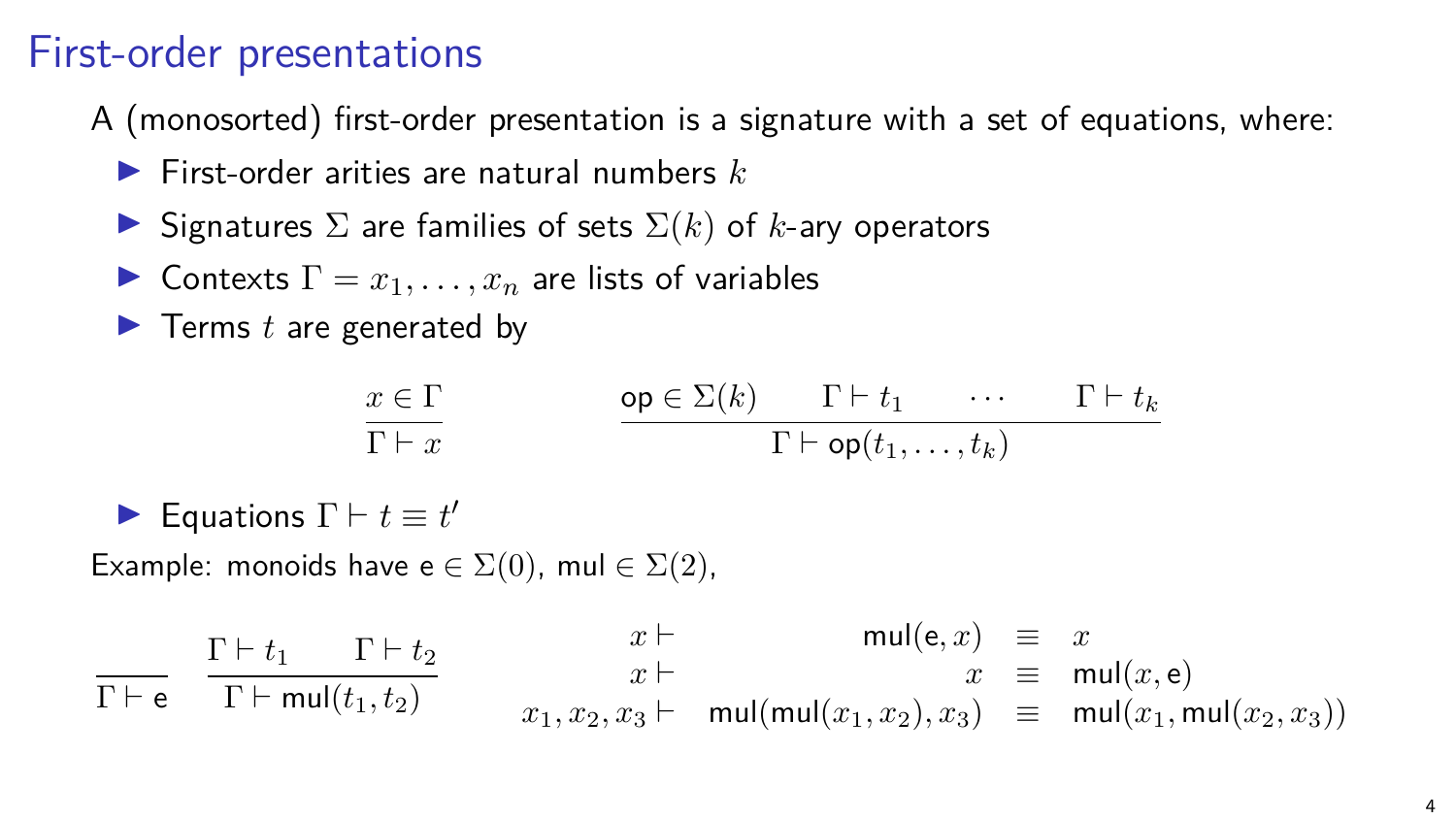For STLC with a base type *s* and operators op *∈* Σ, terms

 $x_1 : s, \ldots, x_n : s \vdash t : s$ 

have *η*-long *β*-normal forms generated by

$$
\frac{(x:s) \in \Gamma}{\Gamma \vdash x:s} \qquad \qquad \frac{\mathsf{op} \in \Sigma(k) \qquad \Gamma \vdash t_1:s \qquad \cdots \qquad \Gamma \vdash t_k:s}{\Gamma \vdash \mathsf{op}(t_1,\ldots,t_k):s}
$$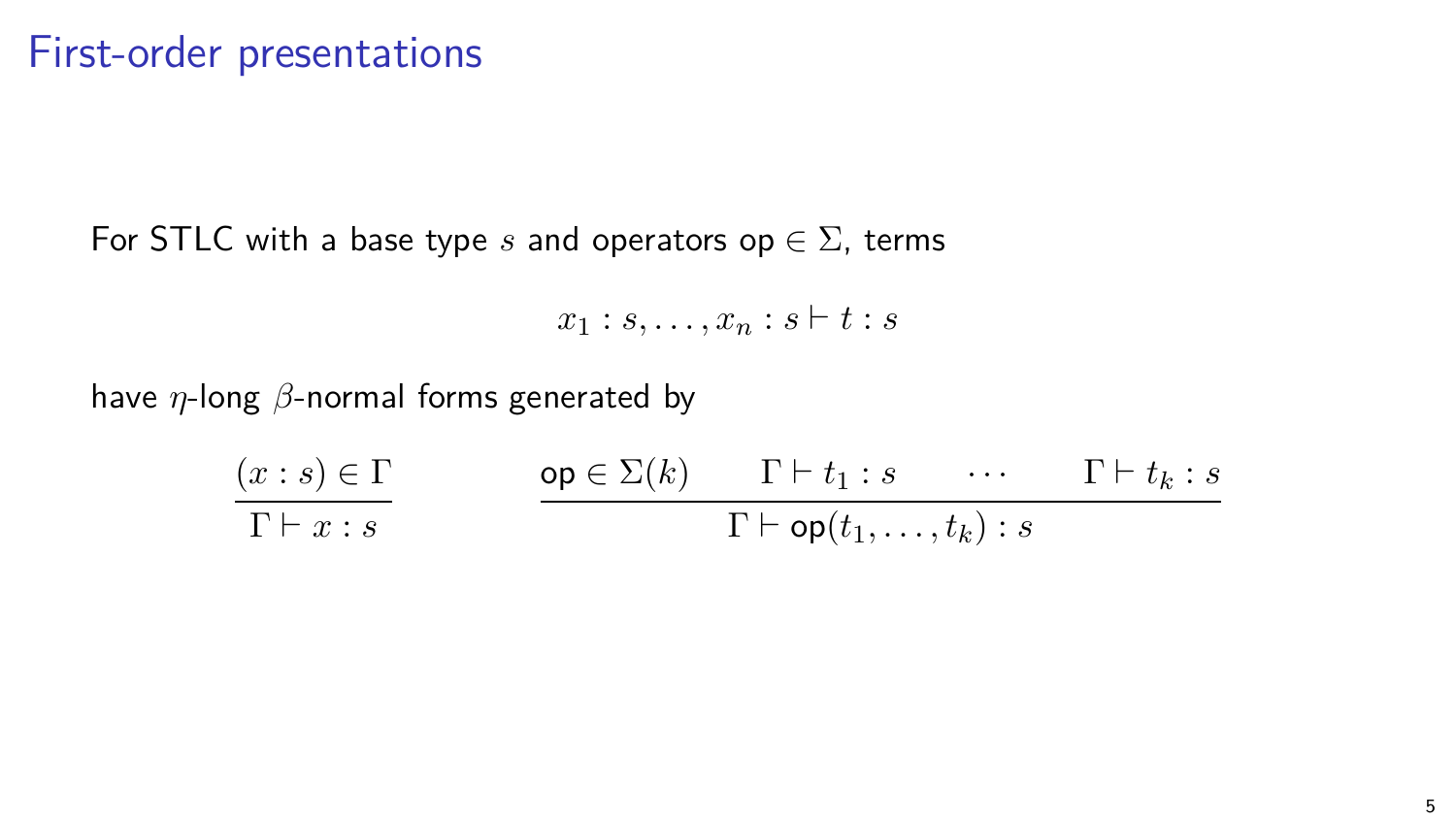Second-order presentations [Fiore and Hur '10, Fiore and Mahmoud '10]

A (monosorted) second-order presentation is a signature with a set of equations, where:

- $\triangleright$  Second-order arities are lists  $(n_1, \ldots, n_k)$  of natural numbers
- ▶ Signatures  $\Sigma$  are families of sets  $\Sigma(n_1, \ldots, n_k)$  of  $(n_1, \ldots, n_k)$ -ary operators

 $\triangleright$  Variable contexts  $\Gamma$  and metavariable contexts  $\Theta$ :

$$
\Gamma = x_1, \dots, x_n \qquad \Theta = \alpha_1 : m_1, \dots, \alpha_p : m_p
$$

▶ Terms *t* are generated by

$$
\begin{array}{c}\n x \in \Gamma \\
 \hline\n\Theta \mid \Gamma \vdash x\n\end{array}\n\qquad\n\begin{array}{c}\n (\alpha : m) \in \Theta \qquad \Theta \mid \Gamma \vdash t_1 \qquad \Theta \mid \Gamma \vdash t_m \\
 \hline\n\Theta \mid \Gamma \vdash \alpha(t_1, \ldots, t_m)\n\end{array}
$$
\n
$$
\begin{array}{c}\n (\text{op} : (n_1, \ldots, n_k)) \in \Sigma \\
 \hline\n\Theta \mid \Gamma, x_{11}, \ldots, x_{1n_1} \vdash t_1 \qquad \cdots \qquad \Theta \mid \Gamma, x_{1k}, \ldots, x_{kn_k} \vdash t_k \\
 \hline\n \Theta \mid \Gamma \vdash \text{op}(x_1^*, t_1, \ldots, x_n^*, t_k)\n\end{array}
$$

▶ Equations  $\Theta$   $\mid \Gamma \vdash t \equiv t'$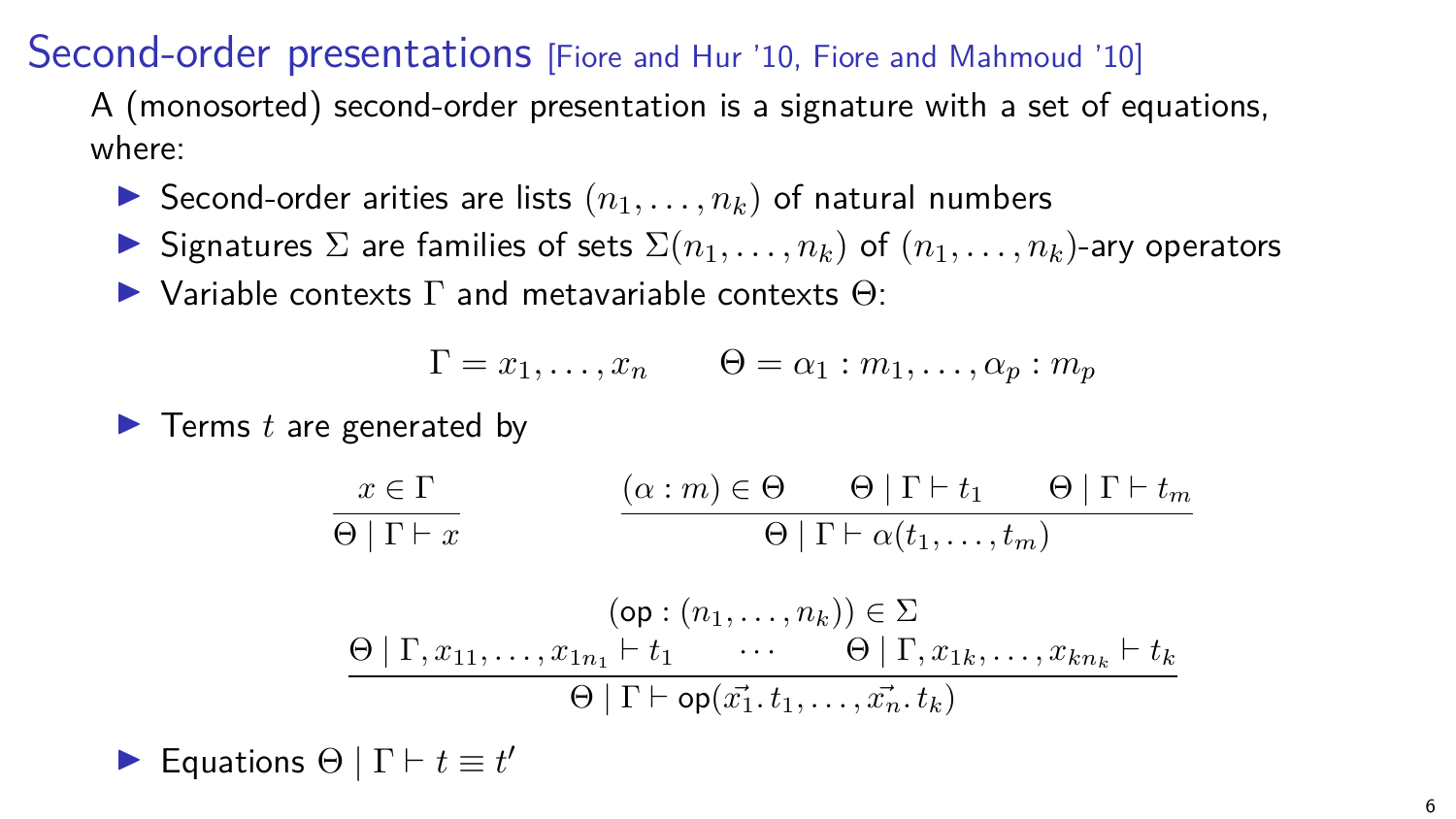Second-order presentations [Fiore and Hur '10, Fiore and Mahmoud '10]

$$
(\mathsf{op} : (n_1, \ldots, n_k)) \in \Sigma
$$
  
\n
$$
\Theta | \Gamma, x_{11}, \ldots, x_{1n_1} \vdash t_1 \qquad \cdots \qquad \Theta | \Gamma, x_{1k}, \ldots, x_{kn_k} \vdash t_n
$$
  
\n
$$
\Theta | \Gamma \vdash \mathsf{op}(x_1^*, t_1, \ldots, x_n^*, t_k)
$$

Example: untyped *λ*-calculus has operators app  $\in \Sigma(0,0)$  and abs  $\in \Sigma(1)$ 

$$
\frac{\Theta \mid \Gamma \vdash t_1 \qquad \Theta \mid \Gamma \vdash t_2}{\Theta \mid \Gamma \vdash \mathsf{app}(t_1, t_2)} \qquad \qquad \frac{\Theta \mid \Gamma, x \vdash t}{\Theta \mid \Gamma \vdash \mathsf{abs}(x. t)}
$$

and equations

$$
\alpha_1: 1, \alpha_2: 0 \mid \diamond \vdash \mathsf{app}(\mathsf{abs}(x. \alpha_1(x)), \alpha_2()) \equiv \alpha_1(\alpha_2()) \qquad (\beta)
$$
  

$$
\alpha: 0 \mid \diamond \vdash \mathsf{abs}(x. \mathsf{app}(\alpha(), x)) \equiv \alpha()
$$
 (7)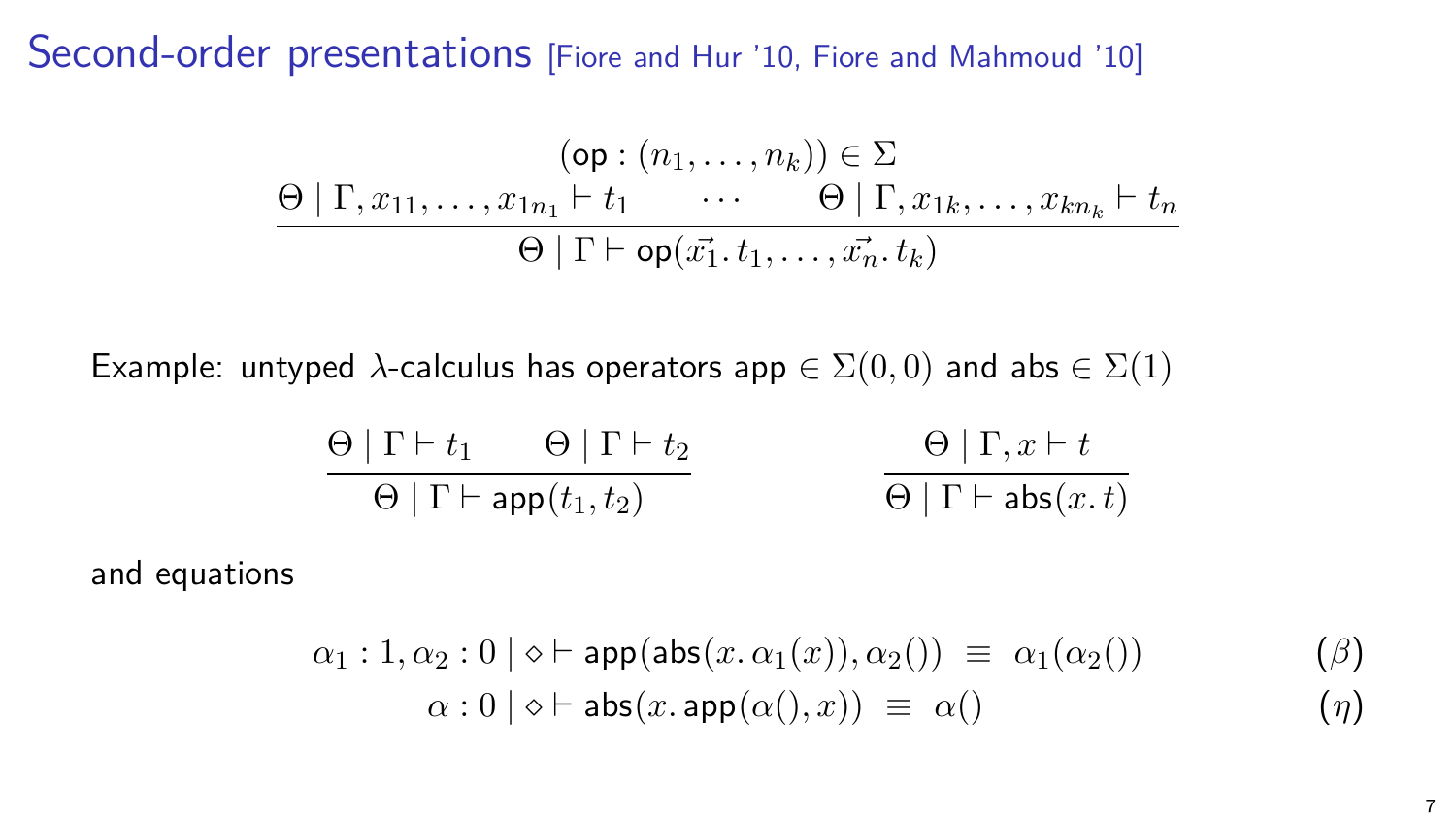### Second-order presentations [Fiore and Hur '10, Fiore and Mahmoud '10] Normal forms of STLC terms

$$
\alpha_1 : (s^{m_1} \Rightarrow s), \dots, \alpha_p : (s^{m_p} \Rightarrow s) \vdash t : s^n \Rightarrow s
$$

with

$$
\frac{(\mathsf{op}:(n_1,\ldots,n_k))\in\Sigma\qquad\Gamma\vdash t_1:s^{n_1}\Rightarrow s\qquad\cdots\qquad\Gamma\vdash t_k:s^{n_k}\Rightarrow s}{\Gamma\vdash\mathsf{op}(t_1,\ldots,t_k):s}
$$

are in bijection with terms

$$
\alpha_1:m_1,\ldots,\alpha_p:m_p\mid x_1,\ldots,x_n\vdash t
$$

generated by

$$
\frac{x \in \Gamma}{\Theta \mid \Gamma \vdash x} \qquad \qquad \frac{(\alpha : m) \in \Theta \qquad \Theta \mid \Gamma \vdash t_1 \qquad \Theta \mid \Gamma \vdash t_m}{\Theta \mid \Gamma \vdash \alpha(t_1, \dots, t_m)}
$$
\n
$$
\frac{(\mathsf{op} : (n_1, \dots, n_k)) \in \Sigma \qquad \Theta \mid \Gamma, x_{11}, \dots, x_{1n_1} \vdash t_1 \qquad \cdots \qquad \Theta \mid \Gamma, x_{1k}, \dots, x_{kn_k} \vdash t_n}{\Theta \mid \Gamma \vdash \mathsf{op}(\vec{x_1}, t_1, \dots, \vec{x_n}, t_n)}
$$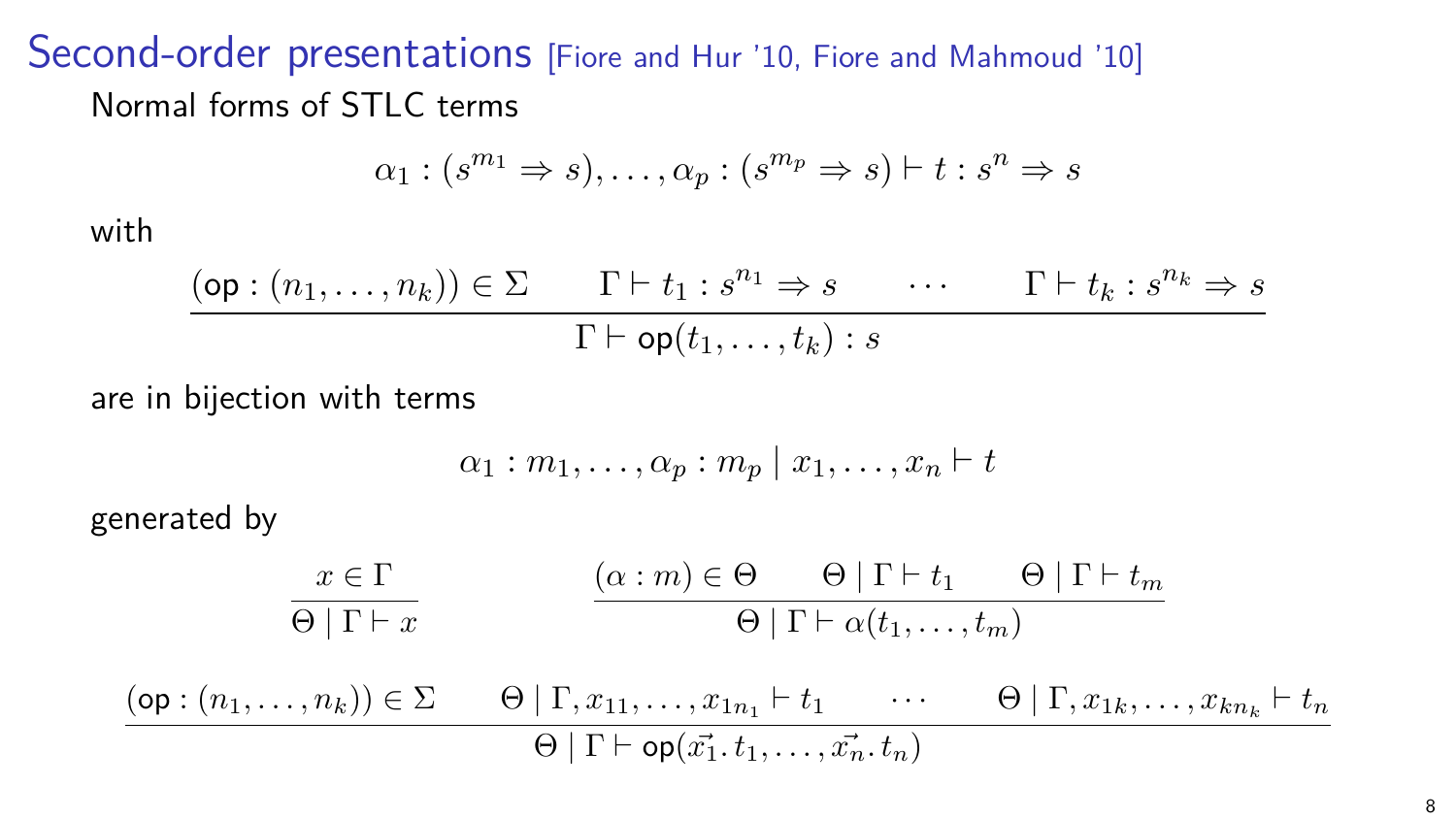# Moving to higher orders

Use part of STLC for the equational logic:

- ▶ First-order: no functions
- ▶ Second-order: only first-order functions
- $\triangleright$  order  $(n + 1)$ : only *n*th-order functions
- ▶ order *ω*: all of STLC [Lambek and Scott '88]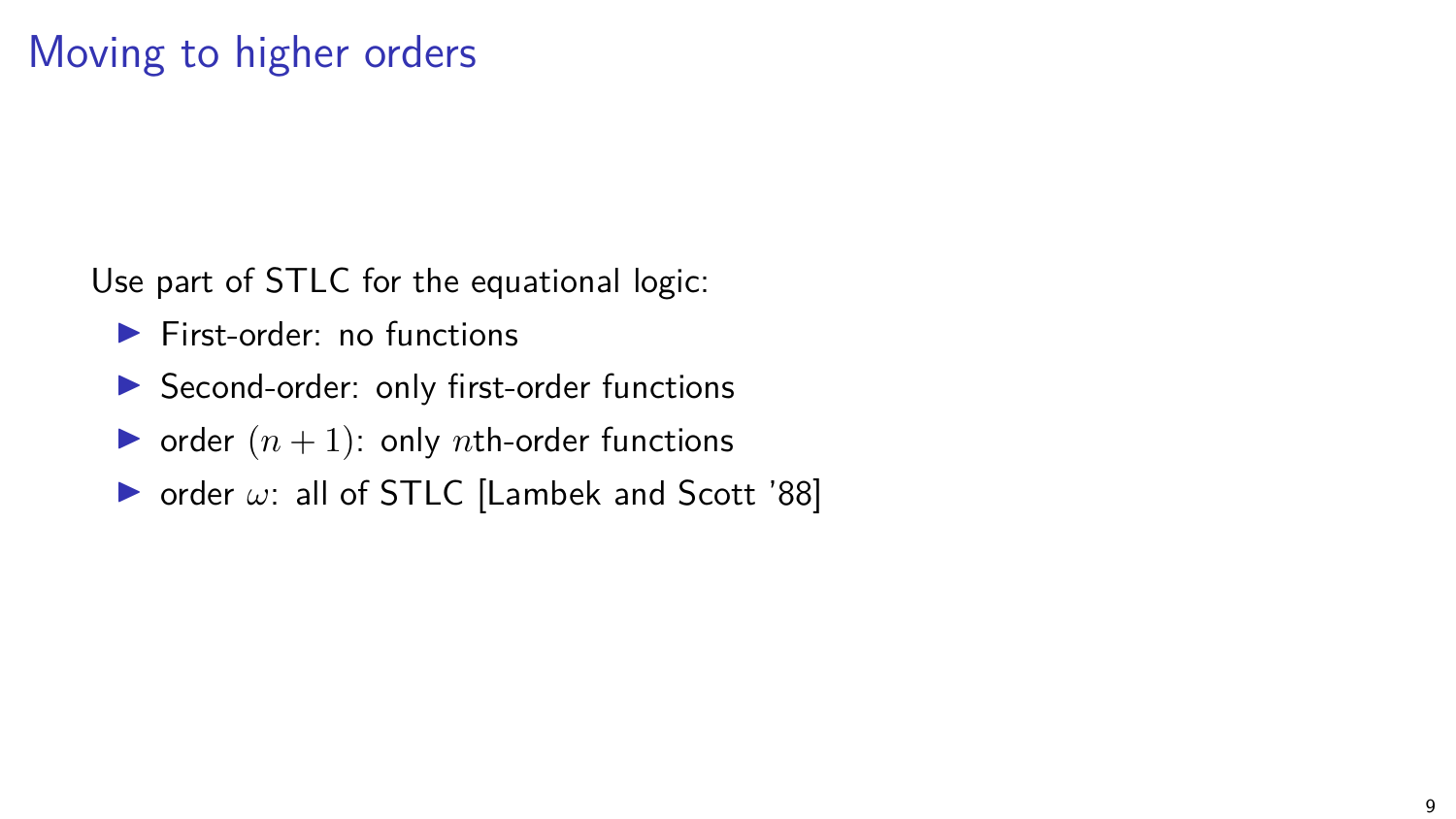### Higher-order presentations

Fix a set *S* of sorts (base types) *s*

$$
A, B ::= s \qquad \text{ord } s = 0
$$
  
\n
$$
| 1 \qquad \text{ord } 1 = -1
$$
  
\n
$$
| A_1 \times A_2 \qquad \text{ord } (A_1 \times A_2) = \max \{ \text{ord } A_1, \text{ord } A_2 \}
$$
  
\n
$$
| A \Rightarrow B \qquad \text{ord } (A \Rightarrow B) = \max \{ \text{ord } A + 1, \text{ord } B \}
$$

#### Definition

For  $n \in \mathbb{N} \cup \{\omega\}$ , an *n*th-order signature  $\Sigma$  consists of a set

 $\Sigma(A:s)$ 

for each  $s \in S$  and A such that ord  $A < n$ 

Example: untyped  $\lambda$ -calculus ( $S = \{tm\}$ ,  $n = 2$ )

 $\Sigma$ (tm  $\times$  tm; tm) = {app}  $\Sigma$ ((tm  $\Rightarrow$  tm); tm) = {abs}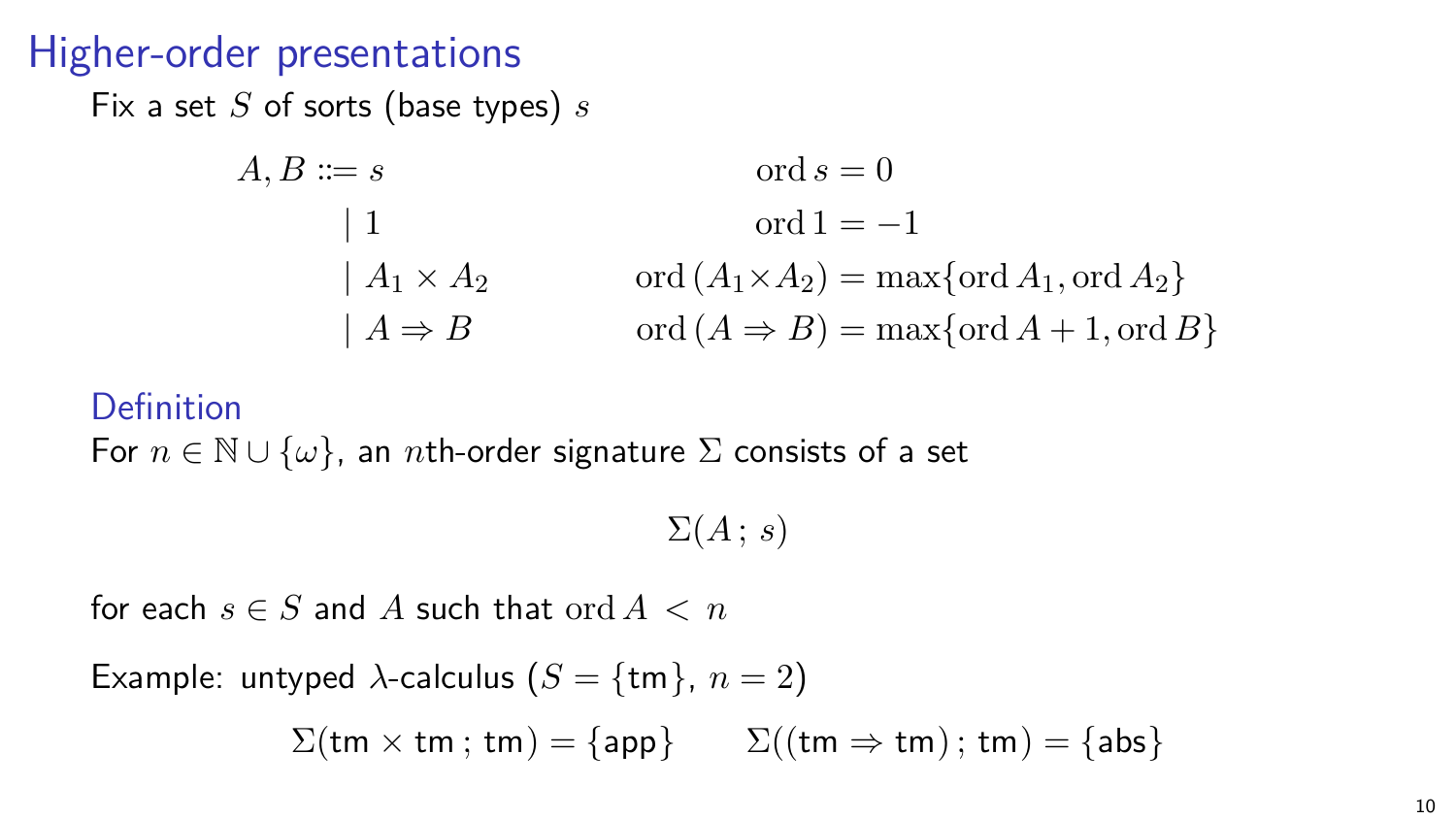# Higher-order presentations

Given an *n*th-order signature, generate STLC terms *t* with

$$
\frac{\mathsf{op} \in \Sigma(A \,;\, s)}{\Gamma \vdash \mathsf{op} \,t : s}
$$

Definition

An *n*th-order presentation consists of:

- An *n*th-order signature  $\Sigma$
- ▶ A set of equations

$$
x_1 : A_1, \ldots, x_k : A_k \vdash t \equiv u : s
$$

such that  $\max{\lbrace \text{ord } A_1, \ldots, \text{ord } A_k \rbrace} < n$ .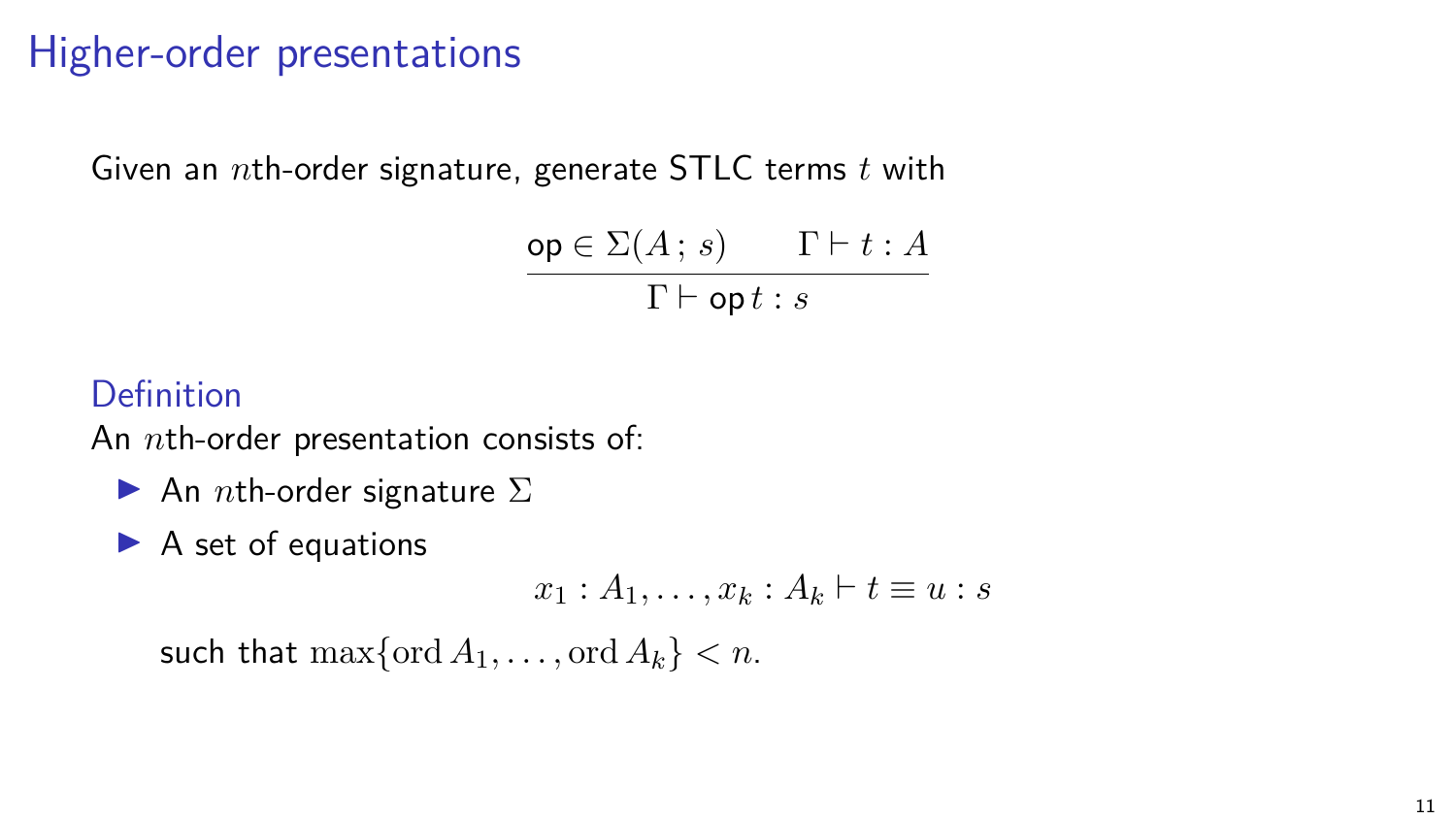Monoids are first-order, with  $S = \{$ elem $\}$ ▶ Operators e *∈* Σ(1 ; elem) mul *∈* Σ(elem *×* elem ; elem) ▶ Equations  $x :$  elem  $\vdash$  mul(e(),  $x) \equiv x :$  elem  $x :$  elem  $\vdash$  mul( $x$ , e())  $\equiv x :$  elem  $x_1 :$  elem,  $x_2 :$  elem,  $x_3 :$  elem  $\vdash$  mul(mul( $x_1, x_2$ ),  $x_3) \equiv$  mul( $x_1$ , mul( $x_2, x_3$ )) : elem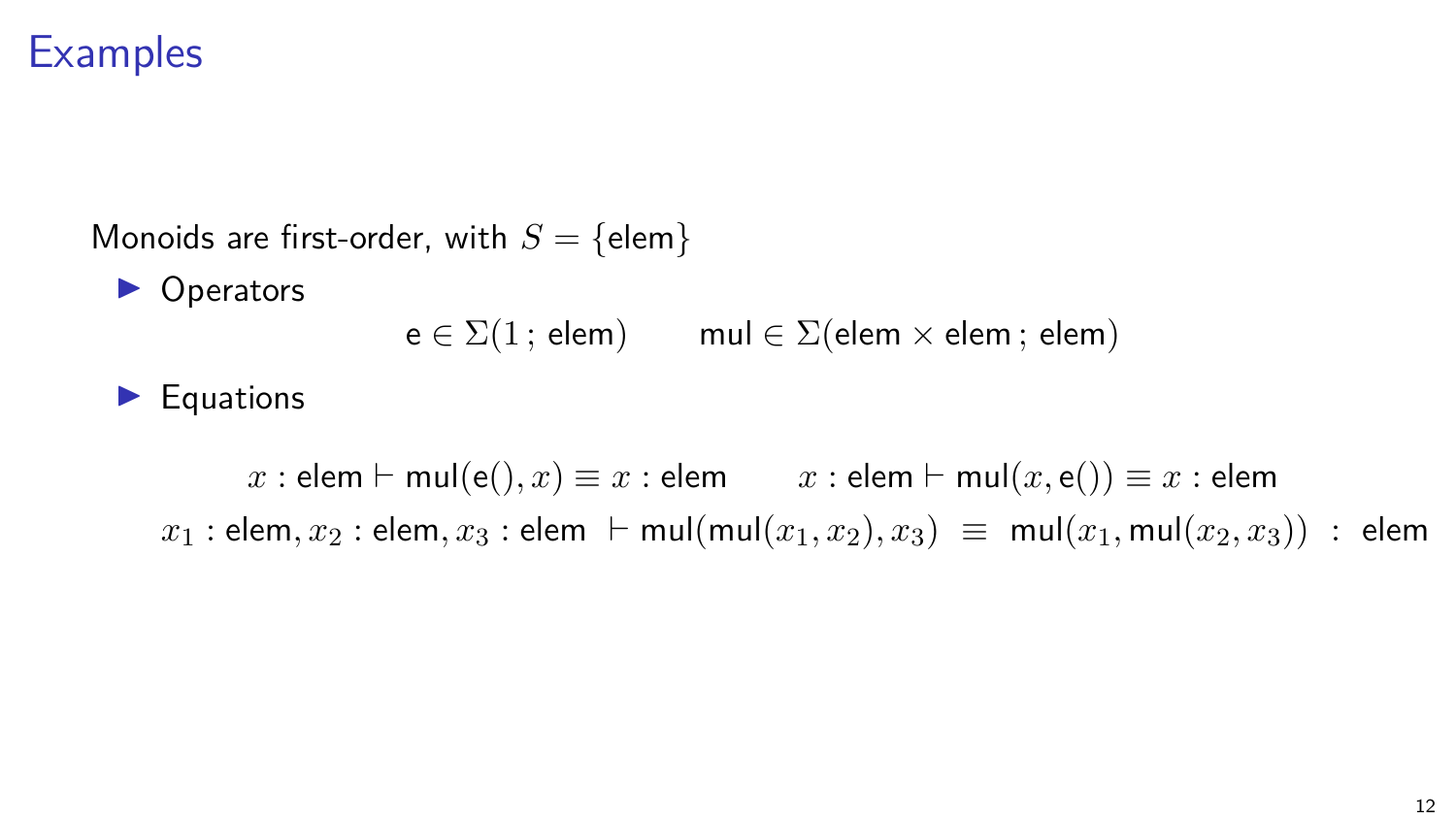Untyped  $\lambda$ -calculus is second-order, with  $S = \{tm\}$ 

▶ Operators

$$
\mathsf{app} \in \Sigma(\mathsf{tm}\times\mathsf{tm}\,;\,\mathsf{tm})\qquad\mathsf{abs}\in\Sigma((\mathsf{tm}\Rightarrow\mathsf{tm})\,;\,\mathsf{tm})
$$

#### ▶ Equations

$$
f: \mathsf{tm} \Rightarrow \mathsf{tm}, \, x: \mathsf{tm} \vdash \qquad \qquad \mathsf{app} \, (\mathsf{abs}(f), x) \equiv f \, x \quad : \mathsf{tm} \quad (\beta) \\ f: \mathsf{tm} \vdash \quad \mathsf{abs} \, (\lambda x: \mathsf{tm}.\mathsf{app} \, (f,x)) \equiv f \qquad : \mathsf{tm} \quad (\eta)
$$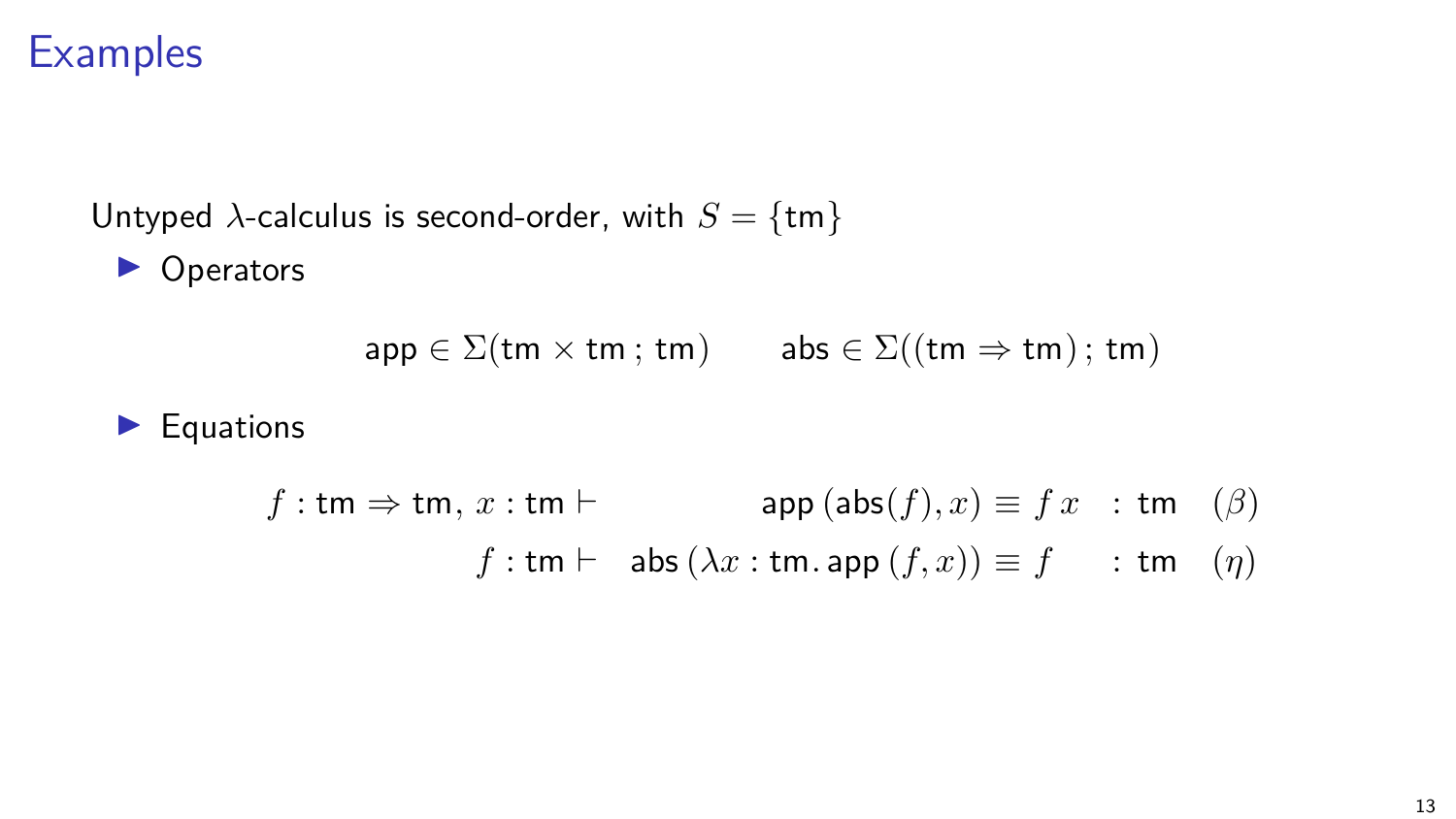Simply typed *λ*-calculus is second-order, with  $S = \{tm_\tau \mid \tau \text{ is a type}\}\$ 

*τ* := **b**  $|$  *τ*  $\rightsquigarrow$  *τ'* 

**Operators** 

$$
\mathsf{app}_{\tau,\tau'} \in \Sigma(\mathsf{tm}_{\tau \leadsto \tau'}, \mathsf{tm}_{\tau} \, ; \, \mathsf{tm}_{\tau'}) \qquad \mathsf{abs}_{\tau,\tau'} \in \Sigma((\mathsf{tm}_{\tau} \Rightarrow \mathsf{tm}_{\tau'}) \, ; \, \mathsf{tm}_{\tau \leadsto \tau'})
$$
\n
$$
\text{for each } \tau, \tau'
$$
\n
$$
\blacktriangleright \text{ Equations}
$$
\n
$$
f: \mathsf{tm}_{\tau} \Rightarrow \mathsf{tm}_{\tau'}, x: \mathsf{tm}_{\tau} \vdash \text{app}_{\tau,\tau'} (\mathsf{abs}_{\tau,\tau'}(f), x) \equiv f \quad : \mathsf{tm}_{\tau'} \qquad (\beta)
$$
\n
$$
f: \mathsf{tm}_{\tau \leadsto \tau'} \vdash \text{abs}_{\tau,\tau'} (\lambda x: \mathsf{tm}_{\tau}. \mathsf{app}_{\tau,\tau'}(f, x)) \equiv f \qquad : \mathsf{tm}_{\tau \leadsto \tau'} \qquad (\eta)
$$

for each  $\tau, \tau'$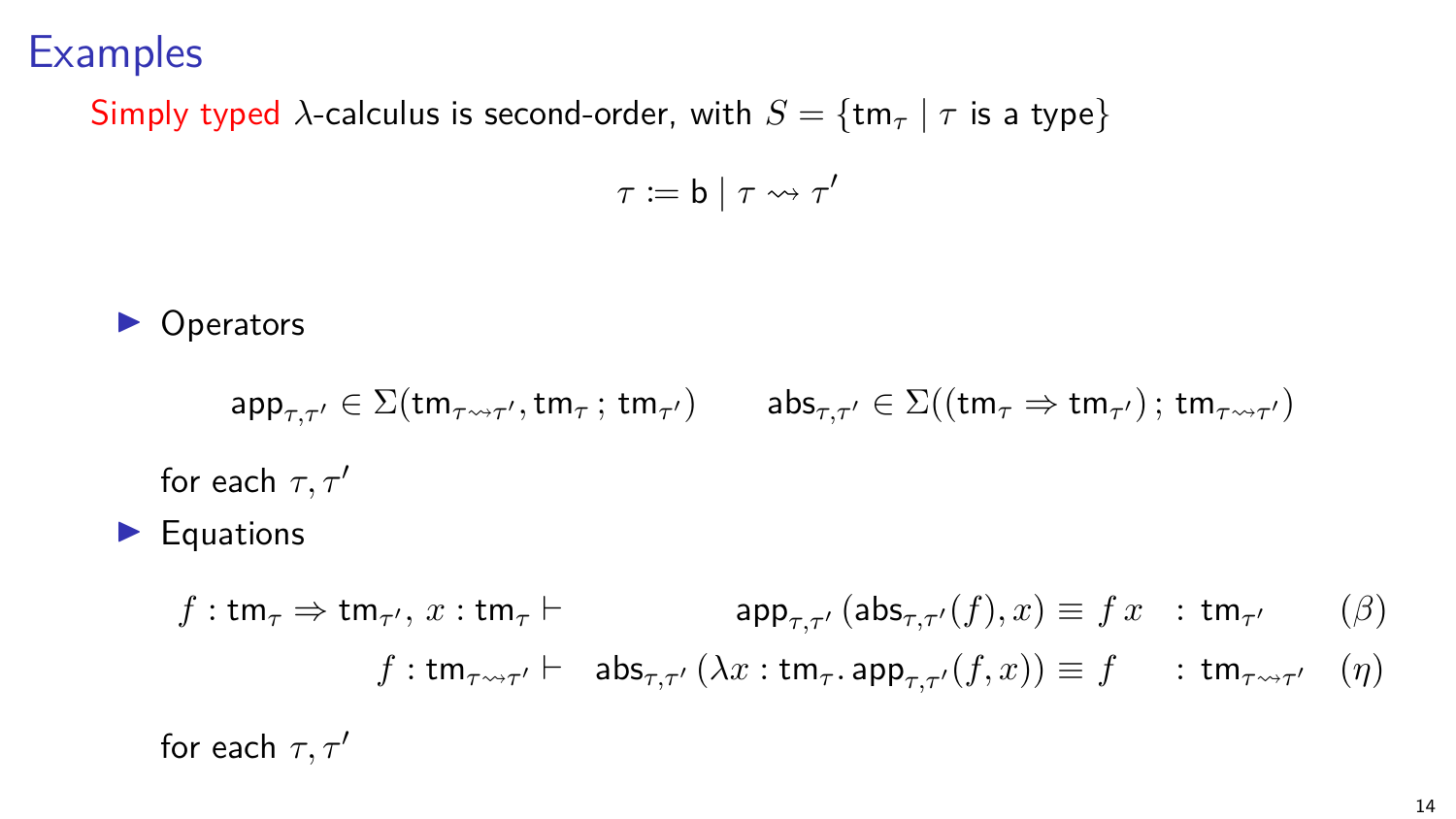Typed  $\lambda \mu$ -calculus is third-order [Abel '01], with sorts  $S = \{tm_{\tau} | \tau \text{ is a type}\}\cup \{nam\}$ 

$$
\mathsf{ap}_{\tau,\tau'} \in \Sigma(\mathsf{tm}_{\tau \leadsto \tau'},\mathsf{tm}_{\tau} ; \mathsf{tm}_{\tau'}) \qquad \mathsf{tu} \quad \mathsf{is} \quad \mathsf{app}_{\tau,\tau'}(t,u) \n\mathsf{abs}_{\tau,\tau'} \in \Sigma((\mathsf{tm}_{\tau} \Rightarrow \mathsf{tm}_{\tau'}) ; \mathsf{tm}_{\tau \leadsto \tau'}) \qquad \lambda \mathsf{x} : \tau.\mathsf{t} \quad \mathsf{is} \quad \mathsf{abs}_{\tau,\tau'}(\lambda x : \mathsf{tm}_{\tau}.t) \n\mathsf{mu}_{\tau} \in \Sigma(((\mathsf{tm}_{\tau} \Rightarrow \mathsf{nam}) \Rightarrow \mathsf{nam}) ; \mathsf{tm}_{\tau}) \qquad \mu \alpha.\mathsf{t} \quad \mathsf{is} \quad \mathsf{mu}_{\tau}(\lambda \alpha : \mathsf{tm}_{\tau} \Rightarrow \mathsf{nam}.t)
$$

The named term 
$$
[\alpha] \mathbf{t} \text{ is } \alpha t \quad (\alpha : \mathsf{tm}_{\tau} \Rightarrow \mathsf{nam}, t : \mathsf{tm}_{\tau})
$$
  
The mixed substitution  $\mathbf{u}[[\alpha](-) \mapsto \mathbf{v}(-)]$  is  $uv \quad (u : (\mathsf{tm}_{\tau} \Rightarrow \mathsf{nam}) \Rightarrow \mathsf{nam},$   
 $v : \mathsf{tm}_{\tau} \Rightarrow \mathsf{nam})$ 

A third-order equation:

$$
\begin{aligned} \rho: (\mathsf{tm}_{\tau \leadsto \tau'} \Rightarrow \mathsf{nam}) & \Rightarrow \mathsf{nam}, x : \mathsf{tm}_{\tau} \vdash \\ \mathsf{app}_{\tau, \tau'}(\mathsf{mu}_{\tau \leadsto \tau'}(\rho), x) \\ & \equiv \mathsf{mu}_{\tau'}(\lambda \beta : \mathsf{tm}_{\tau'} \Rightarrow \mathsf{nam}.~\rho \left( \lambda f : \mathsf{tm}_{\tau \leadsto \tau'}.~\beta \left( \mathsf{app}_{\tau, \tau'}(f, x) \right) \right) ) : \mathsf{tm}_{\tau'} \\ (\mathsf{which~means}~(\mu \alpha.\, \rho) \, \mathsf{x} \equiv \mu \beta.\, \rho[[\alpha](-) \mapsto [\beta]((-)\, \mathsf{x})]) \end{aligned}
$$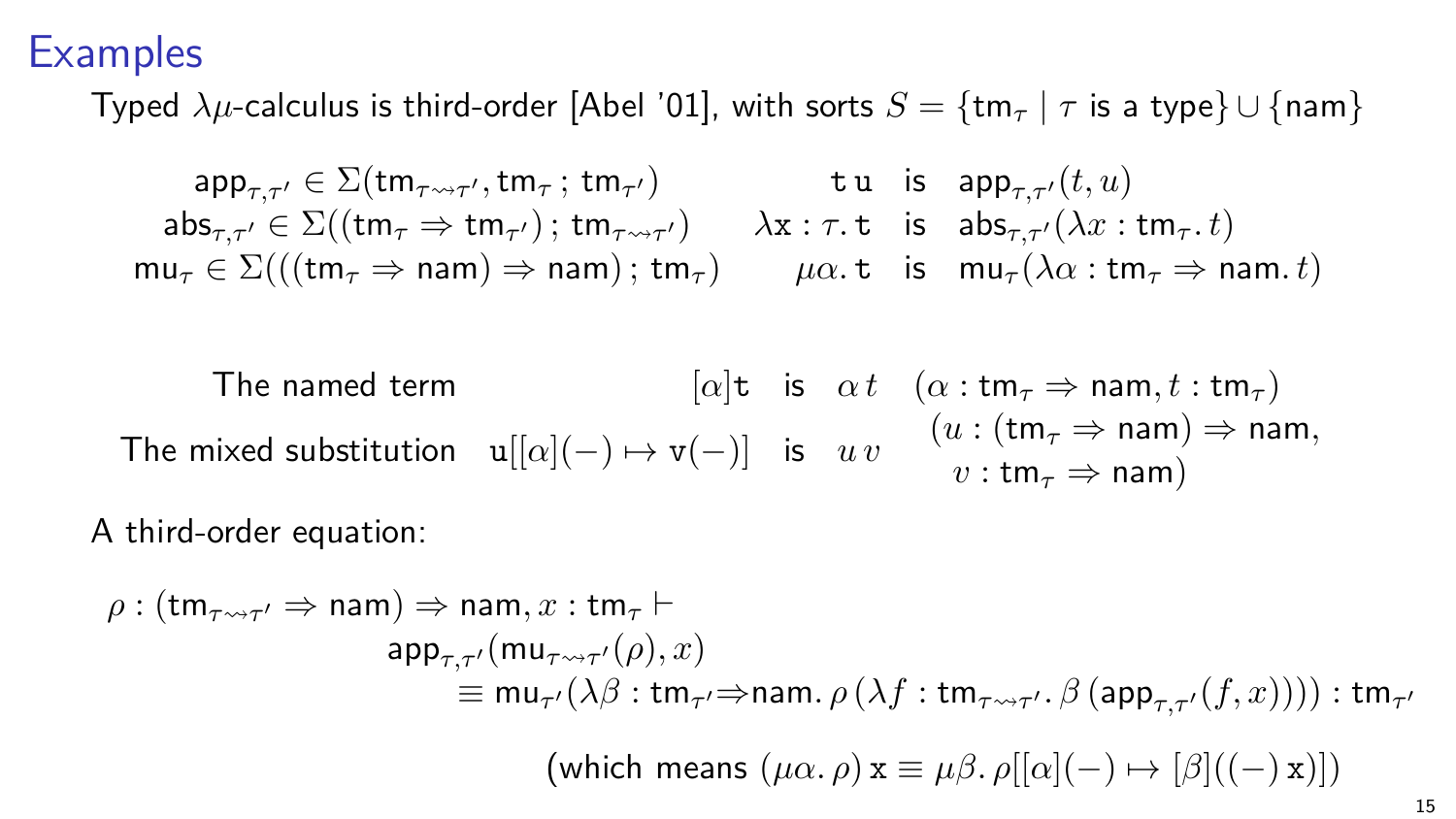Propositional logic/boolean algebras, with  $S = \{ \text{prop} \}$ 

▶ Operators

$$
\top \bot \in \Sigma(1; \text{prop})
$$
  

$$
\land \lor \in \Sigma(\text{prop} \times \text{prop}; \text{prop})
$$
  

$$
\neg : \Sigma(\text{prop}; \text{prop})
$$

 $($  zeroth-order) *∧ ∨ ∈* Σ(prop *×* prop ; prop) (first-order)  $(first-order)$ 

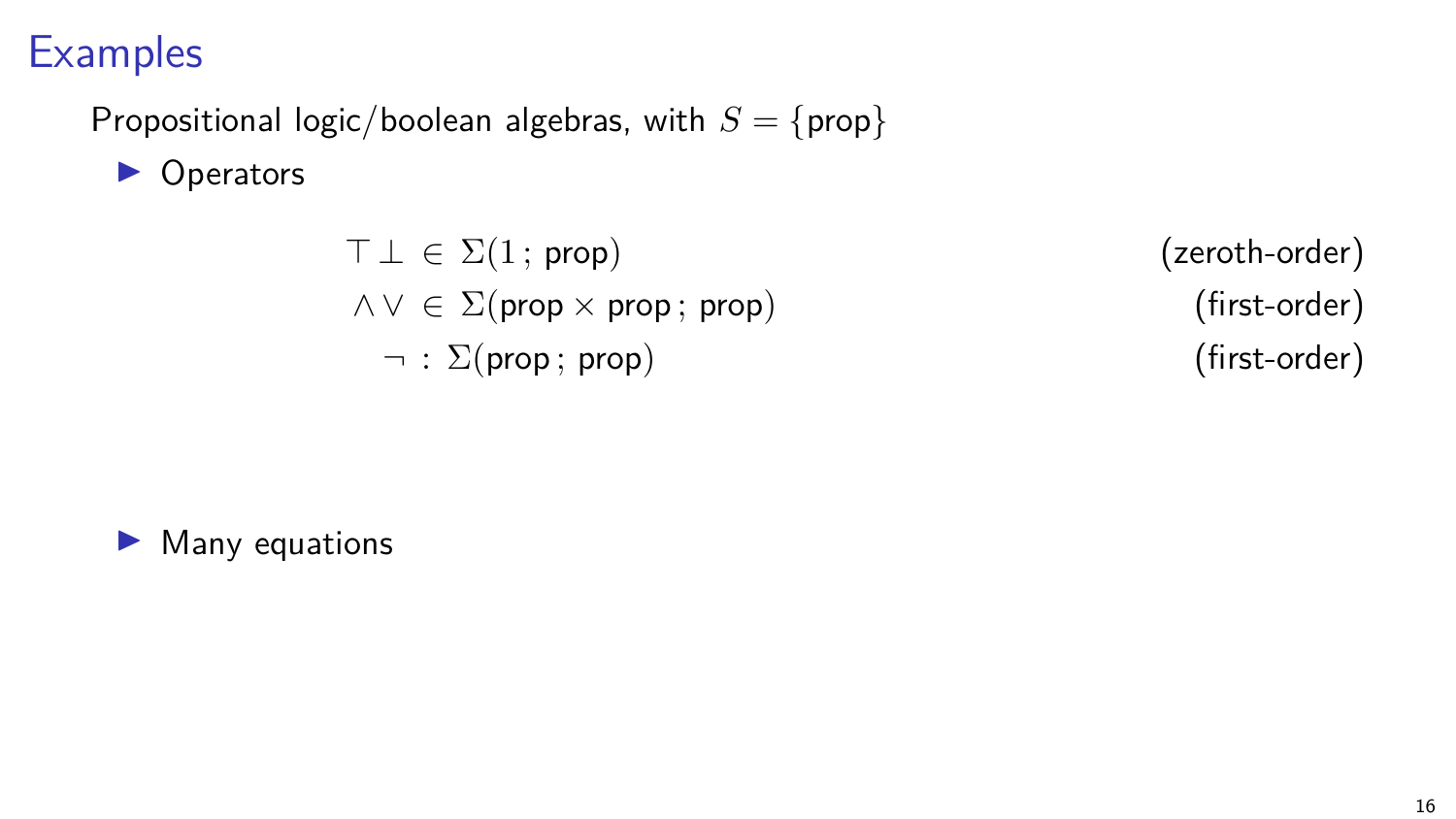### First-order logic, with  $S = \{ \text{prop}, \text{thing} \}$

▶ Operators

 $\top \bot \in \Sigma(1; \text{prop})$  (zeroth-order)  $\land$  *∨* ∈ ∑(prop × prop; prop) (first-order) *¬* : Σ(prop ; prop) (first-order) *∀ ∈* Σ((thing *⇒* prop) ; prop) (second-order)

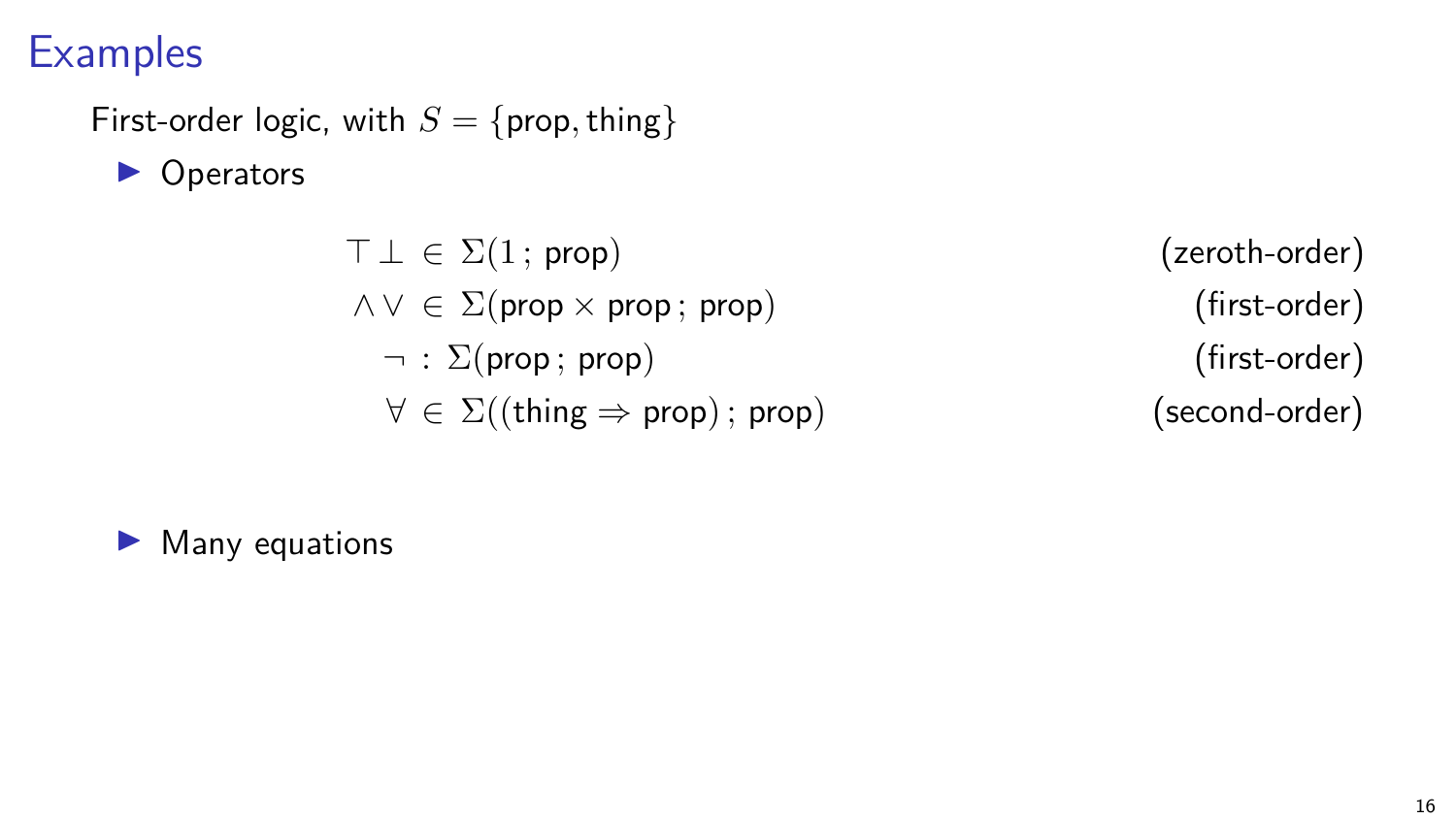# Second-order logic, with  $S = \{ \text{prop}, \text{thing} \}$

▶ Operators

 $\top \bot \in \Sigma(1; \text{prop})$  (zeroth-order)  $∧ ∨ ∈ Σ(prop × prop; prop)$  (first-order) *¬* : Σ(prop ; prop) (first-order) *∀ ∈* Σ((thing *⇒* prop) ; prop) (second-order) *∀*<sup>2</sup> : Σ((thing *⇒* prop) *⇒* prop) ; prop) (third-order)

### Many equations

Formula  $\forall P.\forall x. (Px) \lor \neg(Px)$  encoded as

$$
\forall_2 (\lambda P : \mathsf{thing} \Rightarrow \mathsf{prop} . \forall (\lambda x : \mathsf{thing} . \, Px \vee \neg (Px)))
$$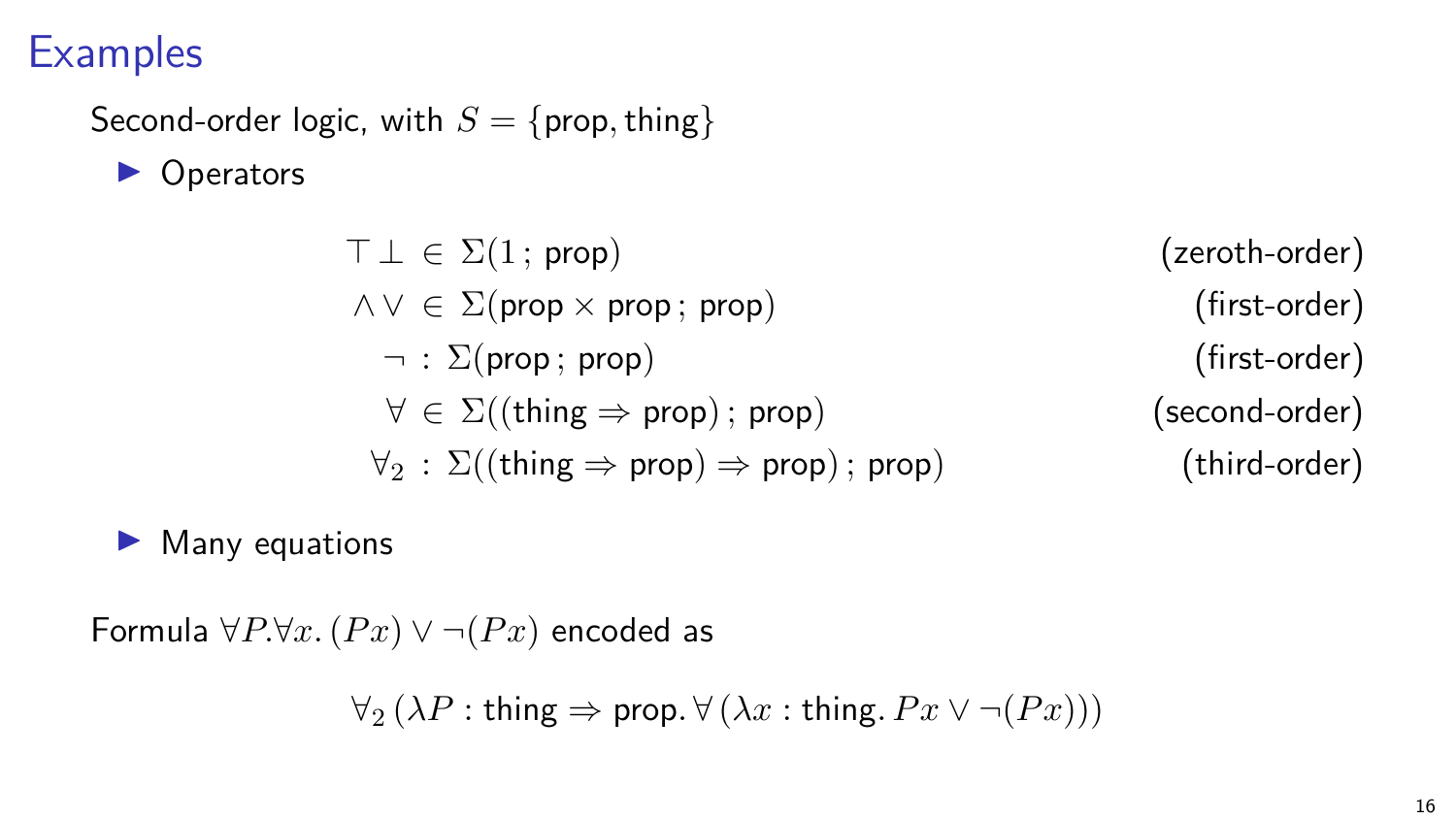- ▶ Every parameterized algebraic theory [Staton '13] is a two-sorted second-order theory
- ▶ Partial differentiation has a monosorted second-order presentation [Plotkin '20]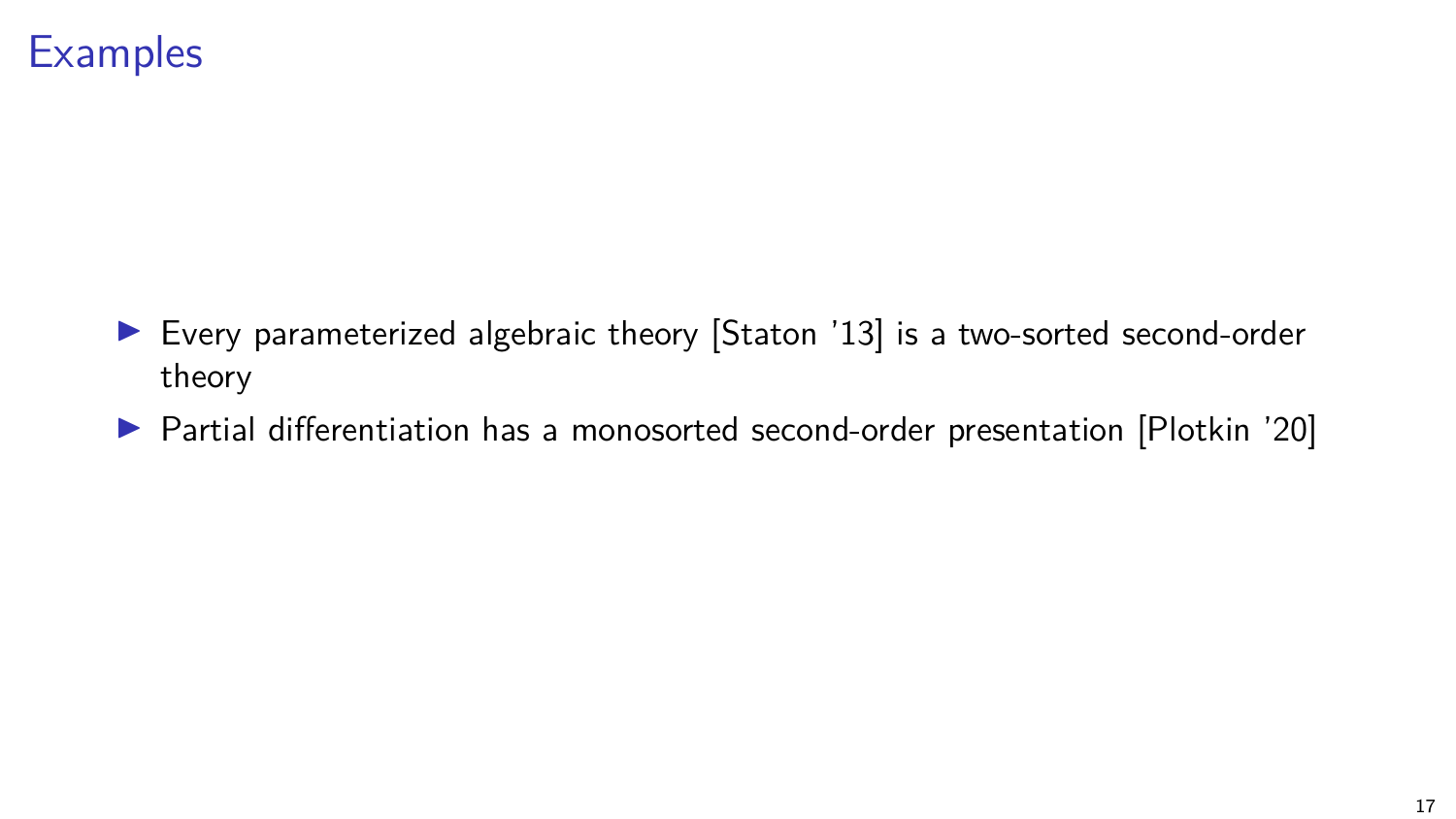*nth-order presentations*  $\simeq$  *nth-order algebraic theories*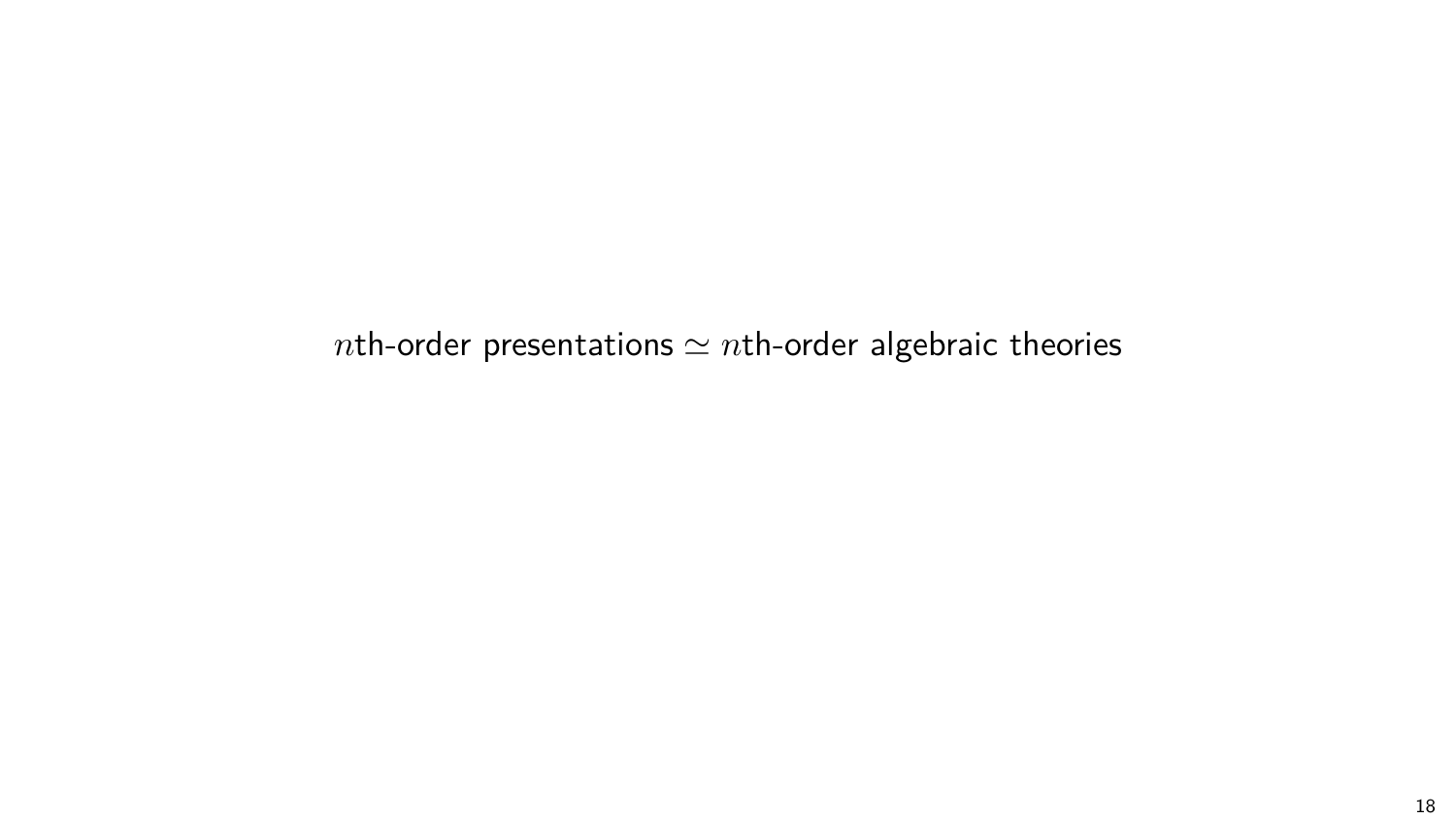### First-order algebraic theories

For  $S = \{s\}$ , first-order arities form a category  $A_1$ , which:

- ▶ is the opposite of a skeleton of **FinSet**
- ▶ is the free strict cartesian category on *S*

▶ has objects  $s^k$  for  $k \in \mathbb{N}$ , morphisms  $t:s^k \to s^m$  are <code>STLC</code> terms

 $x : s^k \vdash t : s^m$ 

up to *βη* (with no operators)

A first-order algebraic theory is a strict cartesian identity-on-objects functor

 $L: \mathcal{A}_1 \to \mathcal{L}$ 

 $\mathsf{An}$  element  $t \in \mathcal{L}(s^k,s^m)$  "is" a term

$$
x:s^k\vdash t:s^m
$$

(possibly with operators, more equations)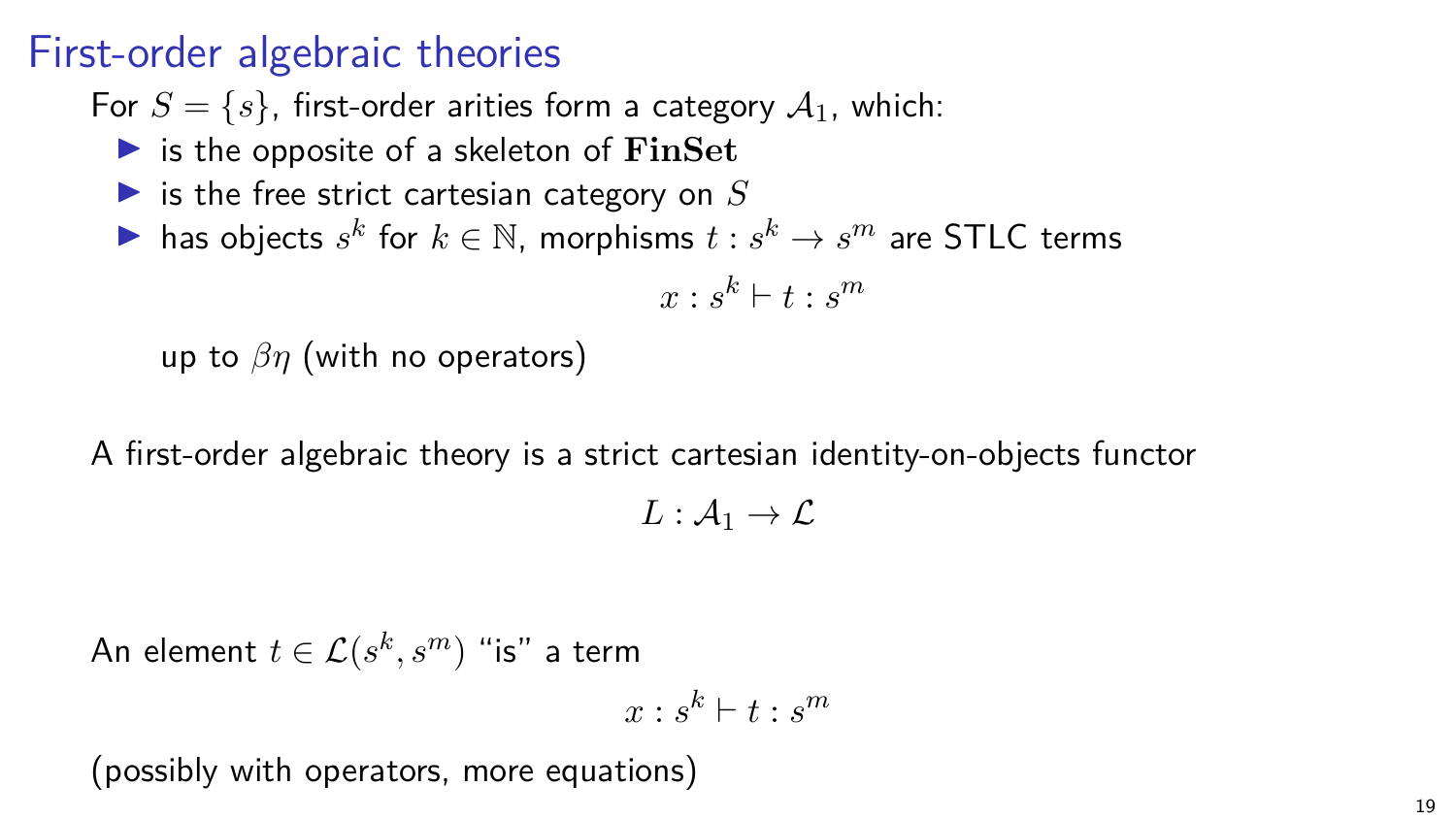### Higher-order algebraic theories

Category of *n*-order arities  $A_n$ , for  $n \in \mathbb{N}_+ \cup \{\omega\}$ :

 $\blacktriangleright$  Objects are some representative subset of types A such that ord  $A < n$ , with strict products and exponentials:

$$
1 \times A = A = A \times 1 \qquad (A_1 \times A_2) \times A_3 = A_1 \times (A_2 \times A_3)
$$
  

$$
1 \Rightarrow A = A \qquad A \Rightarrow (A' \Rightarrow A'') = A \times A' \Rightarrow A''
$$
  

$$
A \Rightarrow 1 = 1 \qquad A \Rightarrow (B_1 \times B_2) = (A \Rightarrow B_1) \times (A \Rightarrow B_2)
$$

▶ Morphisms  $A \rightarrow B$  are STLC terms  $x : A \vdash t : B$  up to  $\beta n$ 

Some facts:

- ▶  $\mathcal{A}_{n+1}$  has exponentials  $A \Rightarrow B$  for  $A \in \mathcal{A}_n$ ,  $B \in \mathcal{A}_{n+1}$
- $\blacktriangleright$   $\mathcal{A}_{n+1}$  is the "free strict cartesian category on *S* in which *S* is exponentiable *n* times"
- $\blacktriangleright$  for  $n \leq n'$  there is a fully faithful functor  $\mathcal{A}_n \hookrightarrow \mathcal{A}_{n'}$  $(n<sup>'</sup>th-order STLC is a conservative extension of *n*th-order STLC)$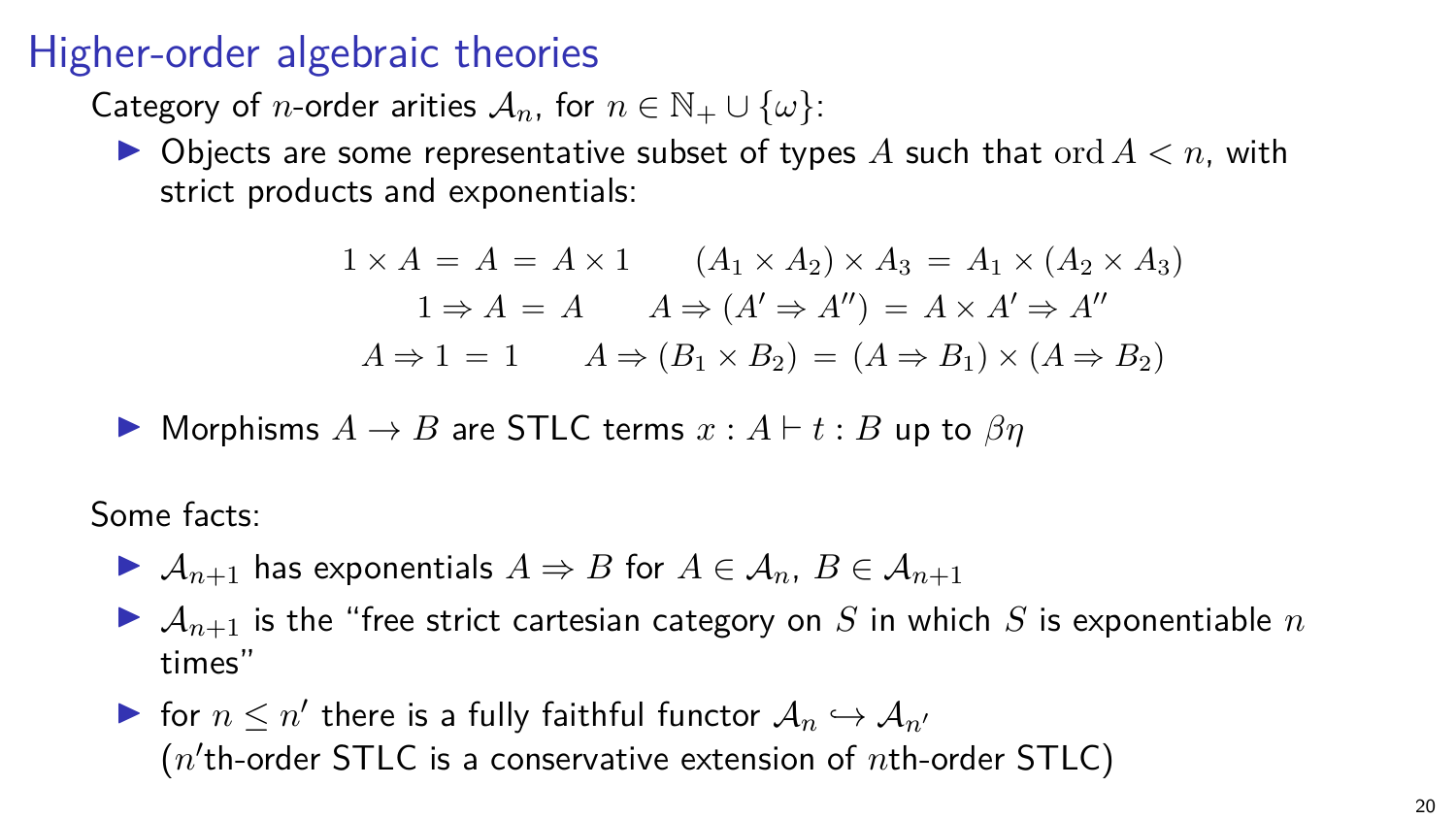### Higher-order algebraic theories

#### Definition

For *n ∈* N<sup>+</sup> *∪ {ω}*, an *n*th-order algebraic theory is a strict structure-preserving identity-on-objects functor

$$
L: \mathcal{A}_n \to \mathcal{L}
$$

 $\operatorname{\mathsf{Morphisms}}\nolimits F:L\to L'$  are commuting triangles



Form a category **Law***n*.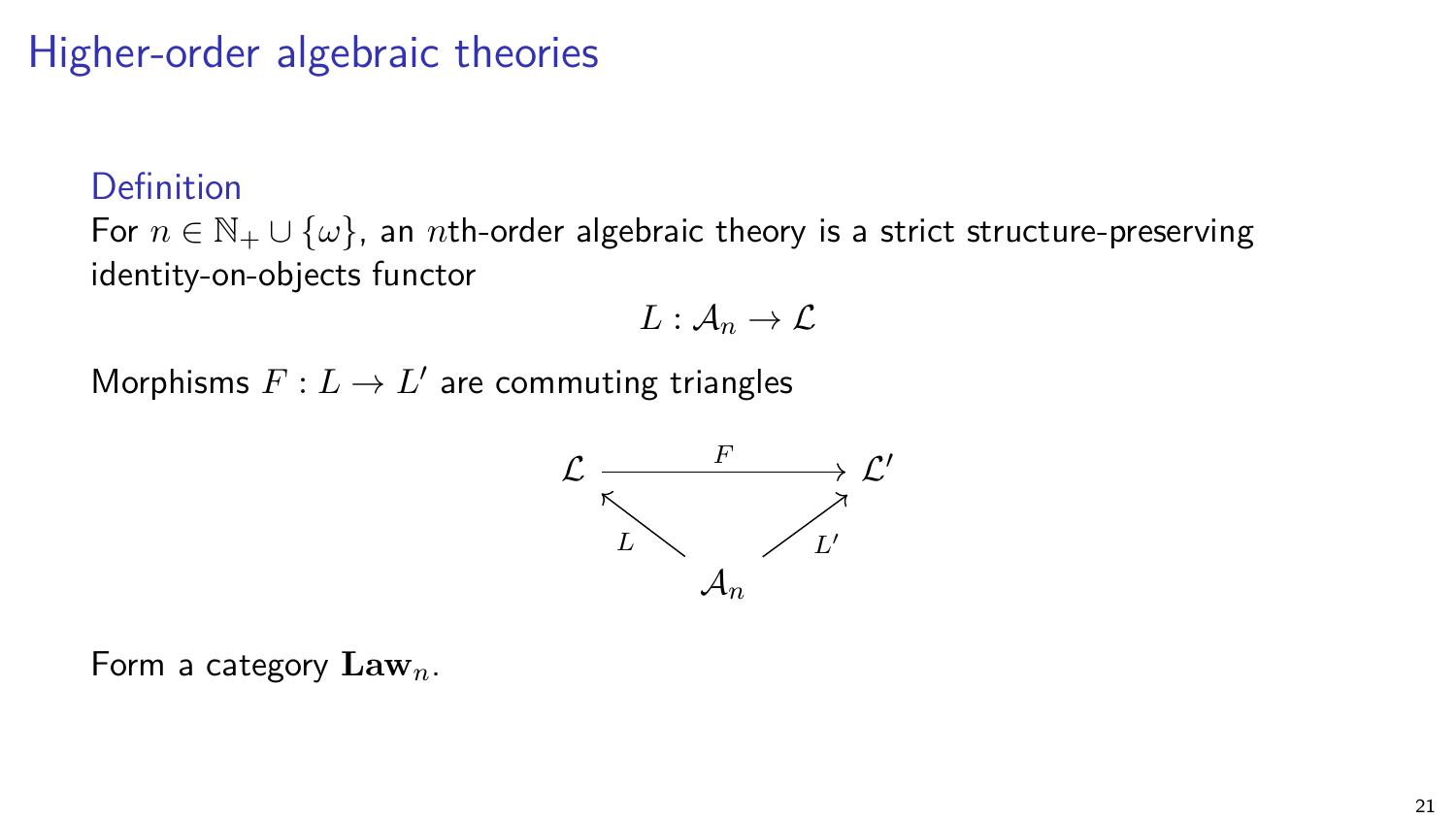## Theories from presentations

Given an *n*th-order presentation (Σ*, E*), have an *n*th-order algebraic theory  $L: \mathcal{A}_n \to \mathcal{L}$ 

- $\blacktriangleright$  Objects of  $\mathcal L$  are same as  $\mathcal A_n$
- ▶ Morphisms  $t : A \rightarrow B$  in  $\mathcal L$  are terms

 $x \cdot A \vdash t \cdot B$ 

over Σ, up to equivalence relation generated by *E*  $\blacktriangleright$  *L*<sub>A,B</sub> :  $\mathcal{A}_n(A, B) \to \mathcal{L}(A, B)$  is the inclusion

So we have:

$$
\mathbf{Pres}_n\simeq \mathbf{Law}_n
$$

Also for  $n = 0$ , where  $\mathbf{Law}_0 = \mathbf{Set}^S$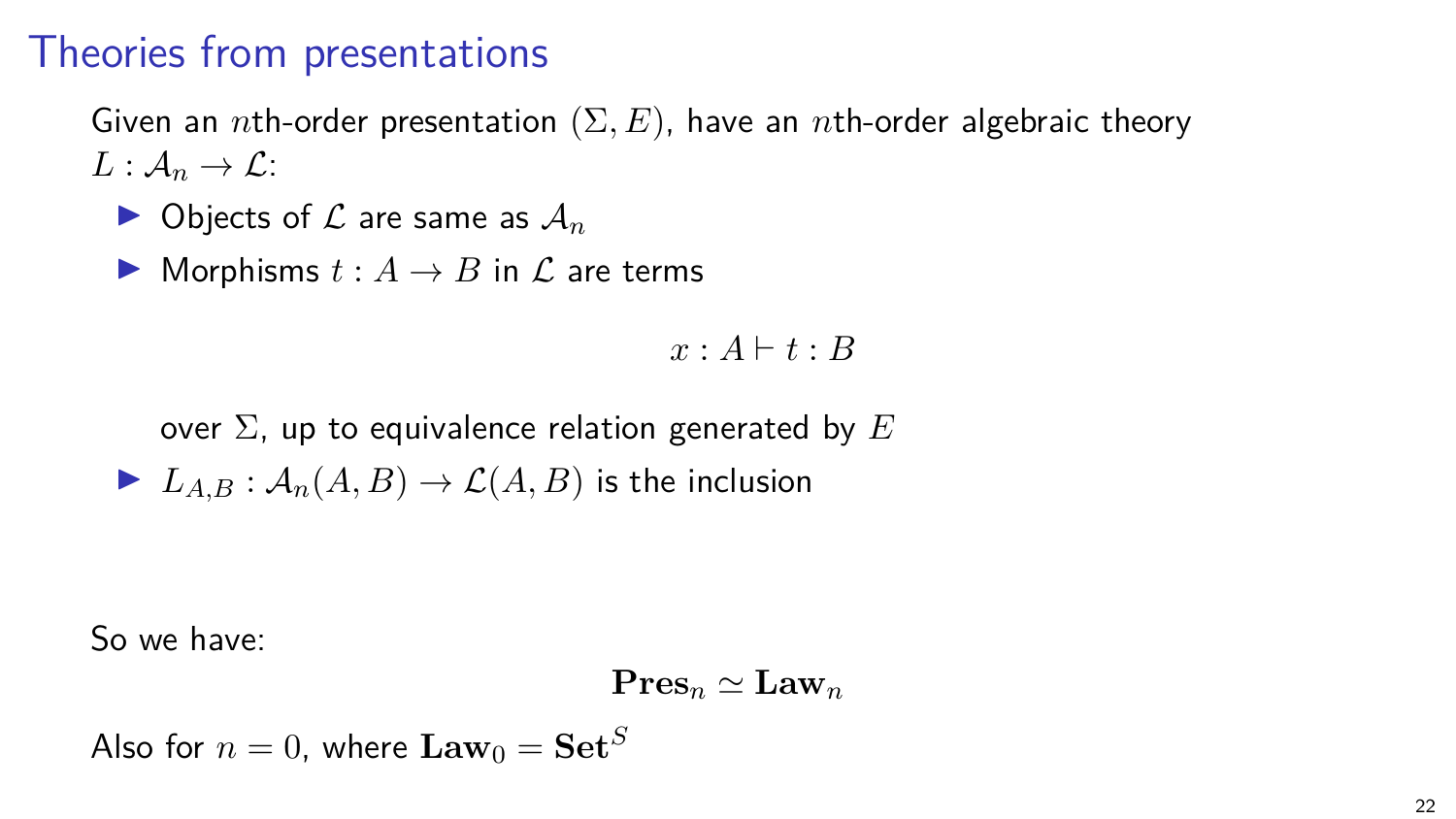## A universal characterization of **Law***<sup>n</sup>*

$$
\mathbf{Law}_n \simeq \mathbf{Cart}(\mathcal{A}_{n+1}, \mathbf{Set}) \text{ for } n \in \mathbb{N}_+ \cup \{\omega\}.
$$

product-preserving functor  $G: \mathcal{A}_{n+1} \to \mathbf{Set}$ *n*th-order algebraic theory  $\mapsto$   $L_G : \mathcal{A}_n \to \mathcal{L}_G$  $\mathcal{L}_G(A, B) = G(A \Rightarrow B)$ 

*n*th-order algebraic theory  $L: \mathcal{A}_n \to \mathcal{L}$ product-preserving functor  $\mapsto$  *G*<sub>*L*</sub> : *A*<sub>*n*+1</sub> → **Set**  $G_L(A \Rightarrow B) = \mathcal{L}(A, B)$ 

Also for  $n = 0$ .

$$
\mathbf{Law}_0 = \mathbf{Set}^S \simeq \mathbf{Cart}(\mathcal{A}_1, \mathbf{Set})
$$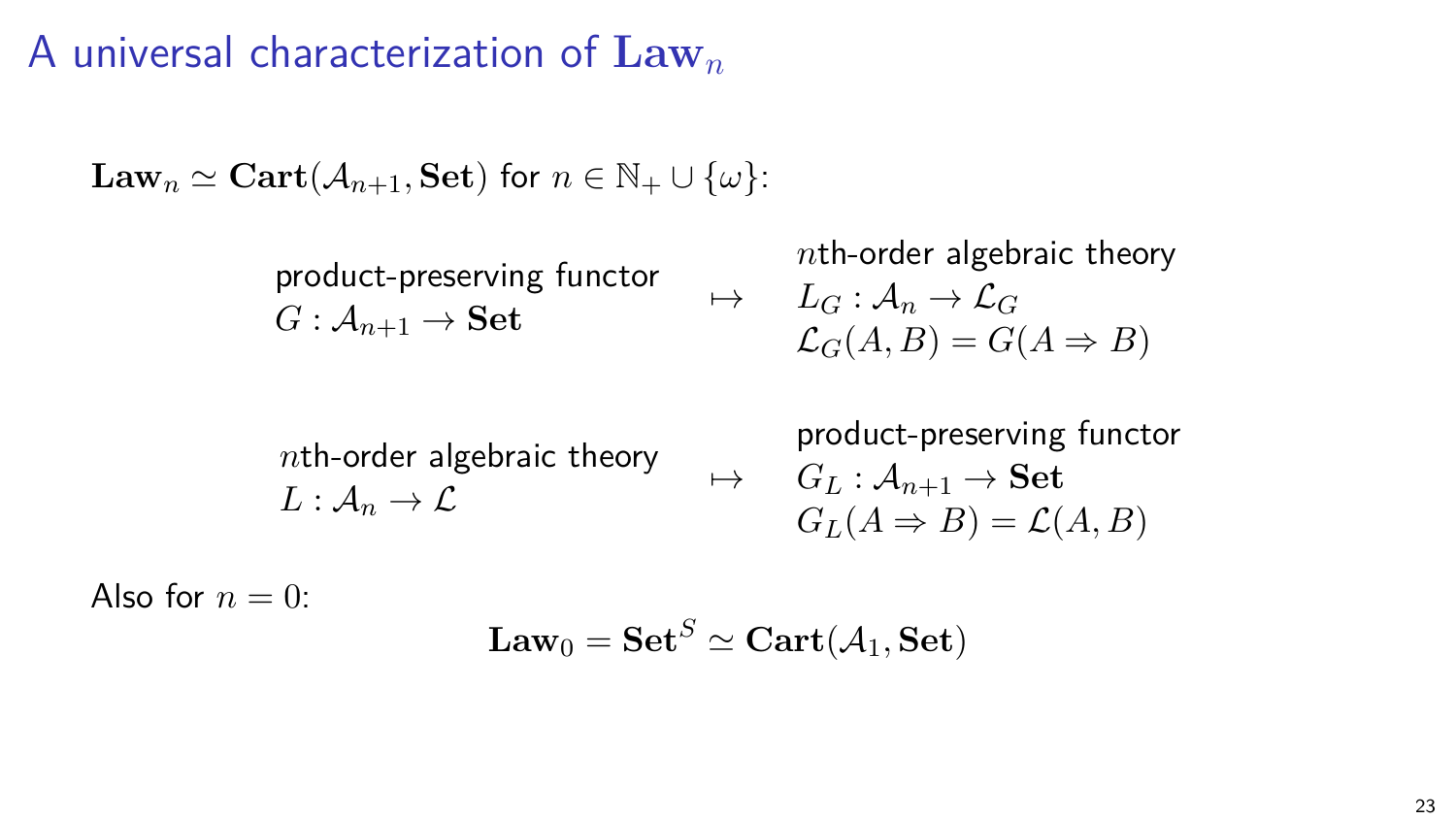# A universal characterization of **Law***<sup>n</sup>*

Since

$$
\mathbf{Law}_n \simeq \mathbf{Cart}(\mathcal{A}_{n+1}, \mathbf{Set})
$$

 $\mathbf{Law}_n$  is the free completion of  $\mathcal{A}_{n+1}^{\rm op}$  under sifted colimits:

$$
\begin{array}{ccc}\n\text{functors} & \xrightarrow{\text{Lan}_{J_n}} & \text{sifted-colimit-preserving functors} \\
\mathcal{A}_{n+1}^{\text{op}} \rightarrow \mathcal{C} & \xleftarrow{-\circ J_n} & \text{Law}_n \rightarrow \mathcal{C}\n\end{array}
$$

when *C* has sifted colimits, where

$$
J_n: \mathcal{A}_{n+1}^{\text{op}}\xrightarrow{A\mapsto\mathcal{A}_{n+1}(A,-)}\mathbf{Cart}(\mathcal{A}_{n+1},\mathbf{Set})\simeq \mathbf{Law}_n
$$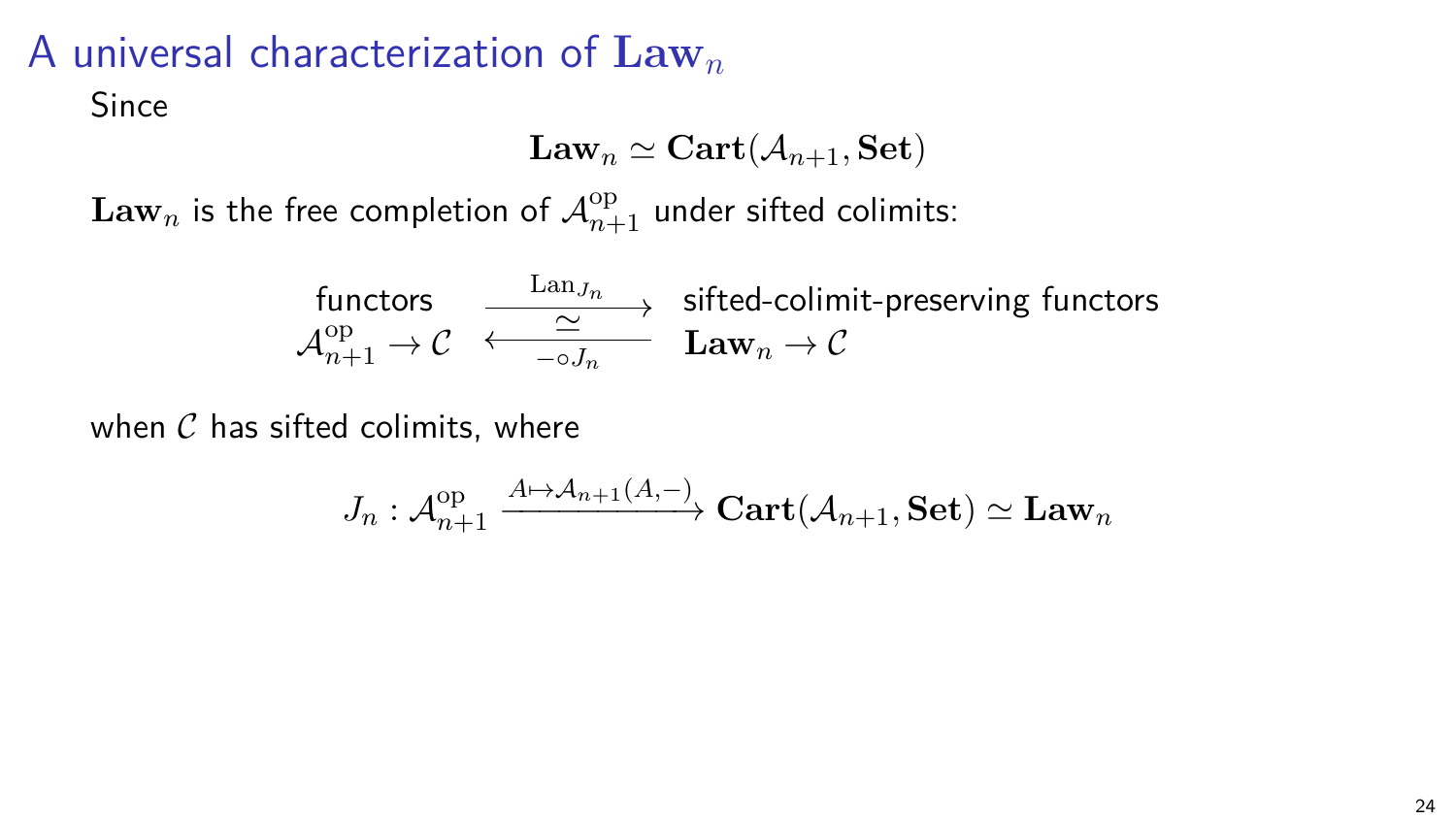# A universal characterization of **Law***<sup>n</sup>*

Since

$$
\mathbf{Law}_n \simeq \mathbf{Cart}(\mathcal{A}_{n+1}, \mathbf{Set})
$$

 $\mathbf{Law}_n$  is the free completion of  $\mathcal{A}_{n+1}^{\rm op}$  under sifted colimits:

$$
\begin{array}{ccc}\n\text{functors} & \xrightarrow{\text{Lan}_{J_n}} & \text{sifted-colimit-preserving functors} \\
\mathcal{A}_{n+1}^{\text{op}} \rightarrow \mathcal{C} & \xleftarrow{-\circ J_n} & \text{Law}_n \rightarrow \mathcal{C}\n\end{array}
$$

when *C* has sifted colimits, where

$$
J_n: \mathcal{A}_{n+1}^{\text{op}}\xrightarrow{A\mapsto\mathcal{A}_{n+1}(A,-)}\mathbf{Cart}(\mathcal{A}_{n+1},\mathbf{Set})\simeq \mathbf{Law}_n
$$

So **Law***<sup>n</sup>* is:

- ▶ locally strongly finitely presentable
- ▶ complete and cocomplete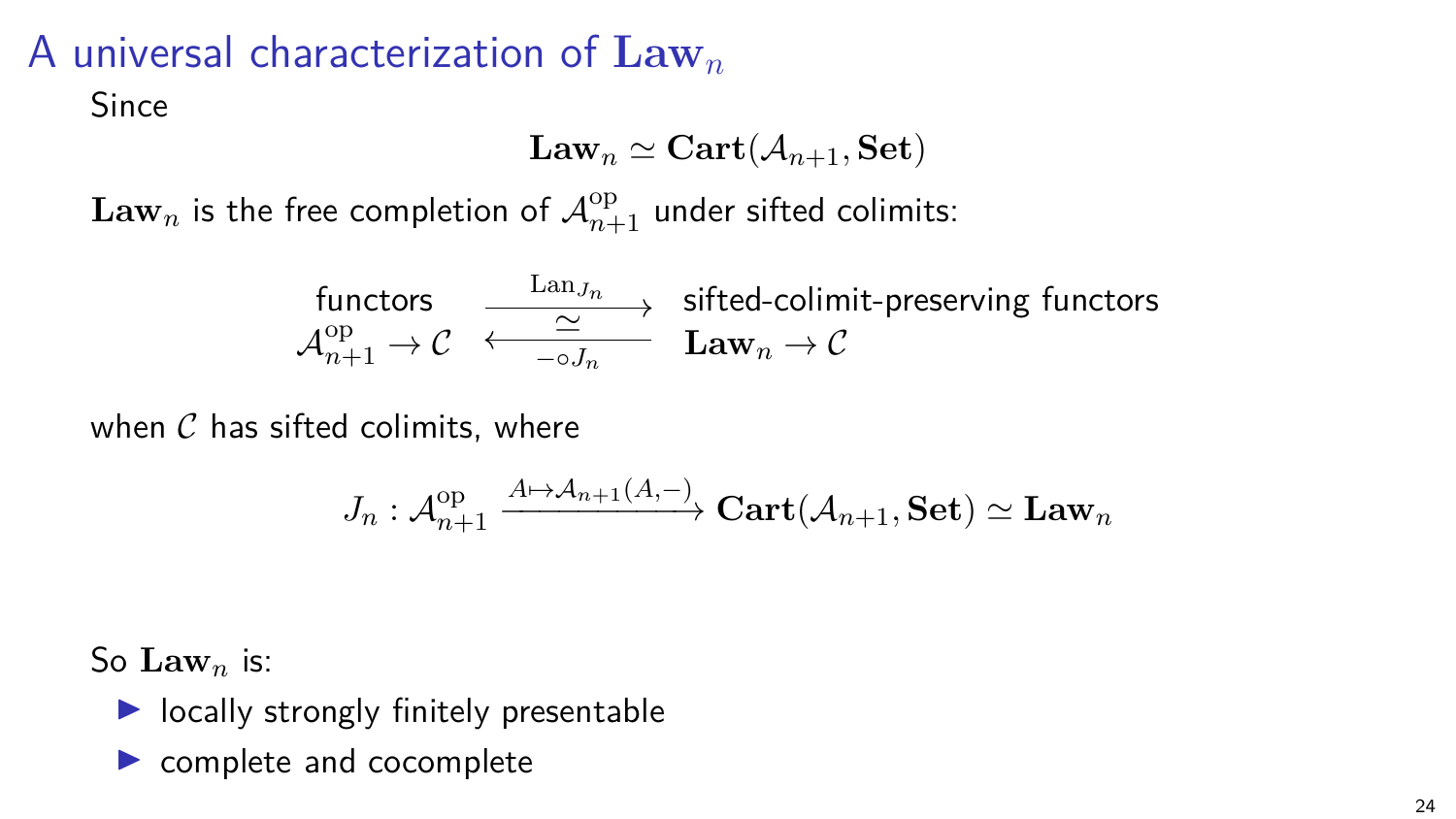### **Semantics**

An algebra of an  $(n + 1)$ th-order algebraic theory

 $L: \mathcal{A}_{n+1} \to \mathcal{L}$ 

is a cartesian functor

 $L \rightarrow$  **Set** 

In terms of presentations, for *n ≥* 1:

 $\blacktriangleright$  an *n*th-order algebraic theory  $L'$ 

 $\blacktriangleright$  with an interpretation

$$
[\![\mathsf{op}]\!]_\Gamma : \prod_i \mathcal{L}'(\Gamma \times A_i, s_i) \to \mathcal{L}'(\Gamma, s')
$$

 $\mathsf{of\,\, each\,\, op} \in \Sigma((A_1 \Rightarrow s_1) \times \cdots \times (A_k \Rightarrow s_k) \; ; \; s')$ 

**▶** natural in  $\Gamma$   $\in$   $\mathcal{A}_n$ , and satisfying equations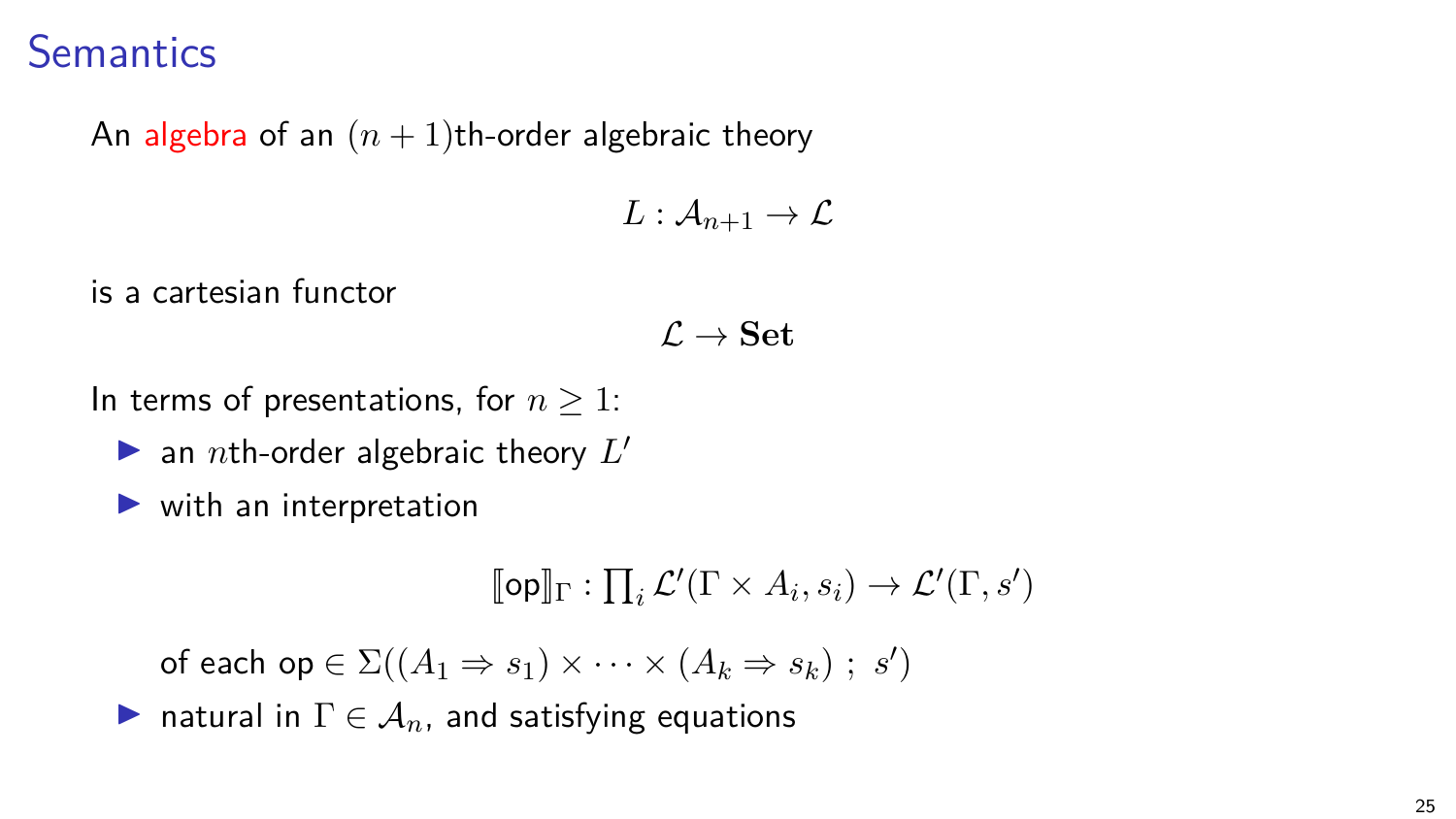### **Semantics**

For the second-order presentation of STLC:

$$
\llbracket \mathsf{app}_{\tau,\tau'} \rrbracket_{\Gamma} : \mathcal{L}'(\Gamma, \mathsf{tm}_{\tau \leadsto \tau'}) \times \mathcal{L}'(\Gamma, \mathsf{tm}_{\tau}) \to \mathcal{L}'(\Gamma, \mathsf{tm}_{\tau'})
$$
  

$$
\llbracket \mathsf{abs}_{\tau,\tau'} \rrbracket_{\Gamma} : \mathcal{L}'(\Gamma \times \mathsf{tm}_{\tau}, \mathsf{tm}_{\tau'}) \to \mathcal{L}'(\Gamma, \mathsf{tm}_{\tau \leadsto \tau'})
$$

satisfying *βη*

For example:

$$
\mathcal{L}'({\sf tm}_{\tau_1}\times\cdots\times{\sf tm}_{\tau_k},{\sf tm}_{\tau'})=\text{\textsf{STLC terms}}\ x_1:\tau_1,\ldots,x_k:\tau_k\vdash t:\tau'\text{ up to }\beta\eta
$$

or

$$
\mathcal{L}'(\mathsf{tm}_{\tau_1} \times \cdots \times \mathsf{tm}_{\tau_k}, \mathsf{tm}_{\tau'}) = \mathcal{C}(\prod_i [\![\tau_i]\!], [\![\tau']\!])
$$

for  $C$  a CCC with  $\llbracket s \rrbracket \in |\mathcal{C}|$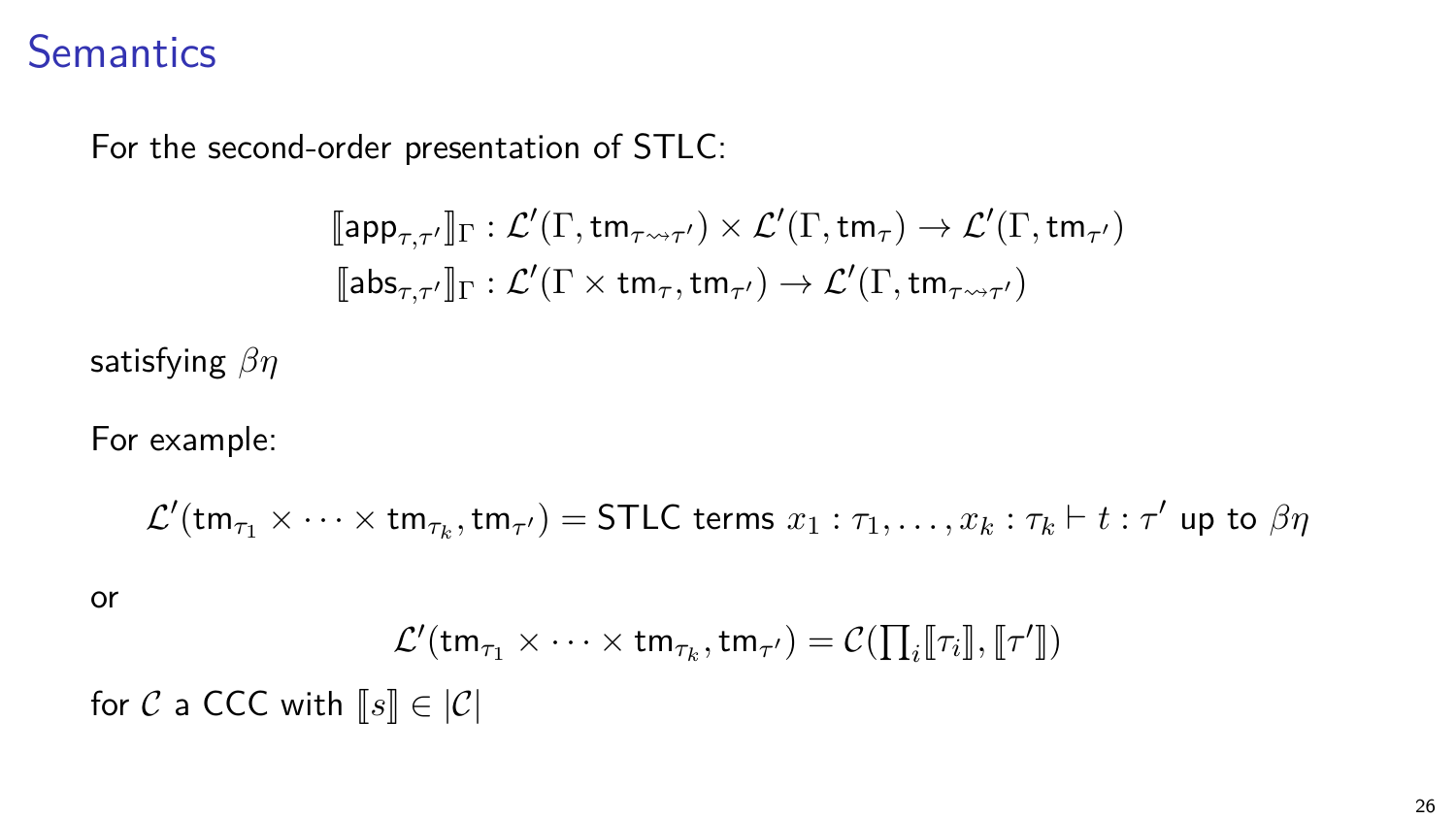### Monad–theory correspondence

 $(n + 1)$ th-order algebraic theories

 $\simeq$   $\,$  a class of monads on  $\, {\rm Law}_n \,$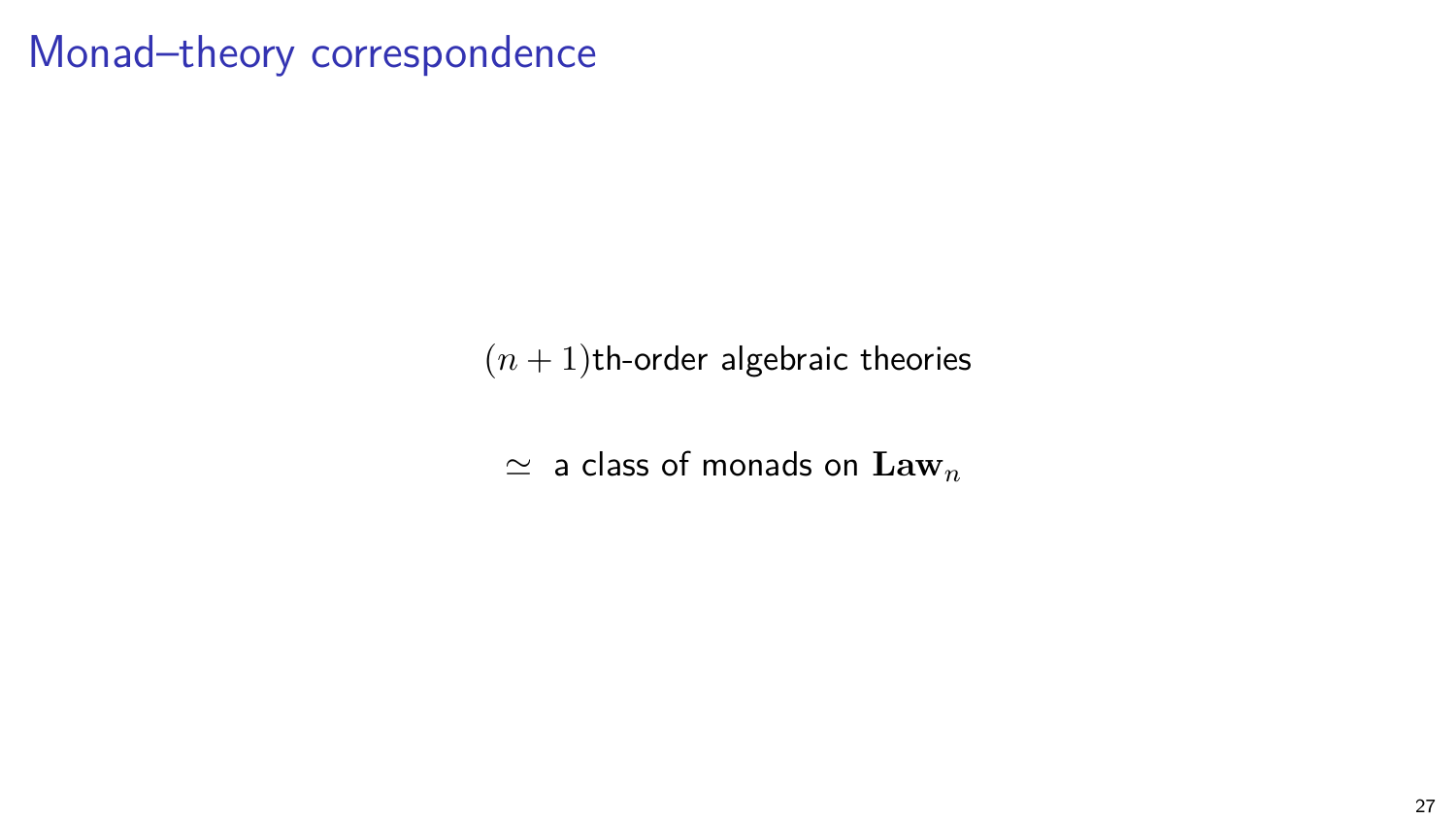# Monad–theory correspondence

 $(n + 1)$ th-order algebraic theories  $\simeq$   $\,$  a class of relative monads  $\simeq$   $\,$  a class of monads on  $\, {\rm Law}_n \,$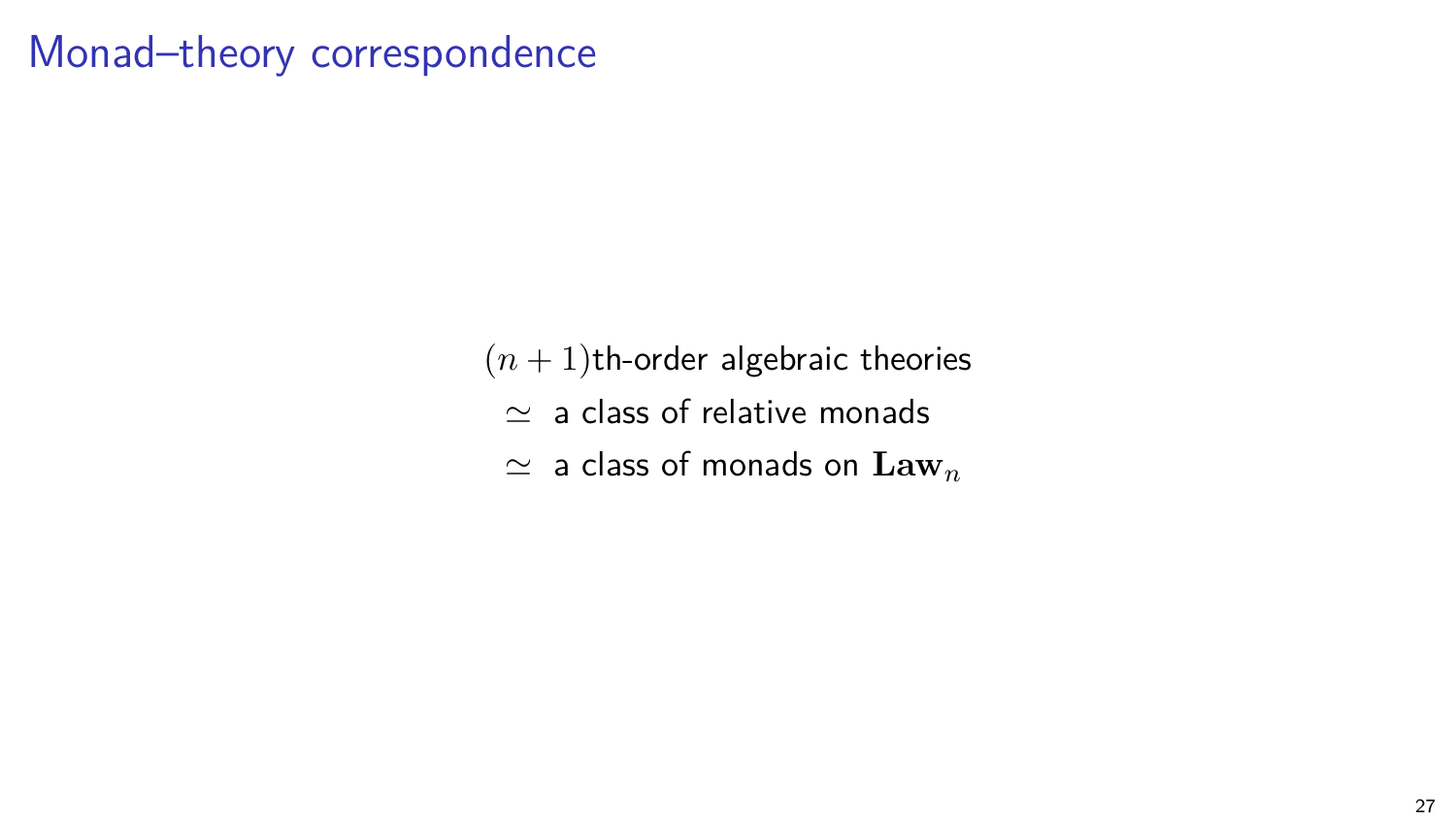### Theories from arities

There is a fully faithful functor

$$
J_n: \mathcal A^{\text{op}}_{n+1} \xrightarrow{X \mapsto \mathcal A_{n+1}(X,-)} \textbf{Cart}(\mathcal A_{n+1},\textbf{Set}) \simeq \textbf{Law}_n
$$

$$
\blacktriangleright J_nA \text{ is the } n\text{th-order theory } A_n \to \mathcal{L} \text{ where }
$$

$$
\mathcal{L}(B, B') = \mathcal{A}_{n+1}(A \times B, B')
$$

▶ Objects  $A \in \mathcal{A}_{n+1}$  correspond to finite *n*th-order signatures

$$
\left(\begin{array}{l l} (tm\times tm\Rightarrow tm)\times \\ ((tm\Rightarrow tm)\Rightarrow tm) \end{array}\right)\in \mathcal{A}_3 \quad \text{ corresponds to} \quad \begin{array}{l l} \text{app}\in \Sigma(tm\times tm\;;tm) \\ \text{abs}\in \Sigma(tm\Rightarrow tm\;;tm) \end{array}
$$

and  $J_nA$  is the theory presented by  $A$  with no equations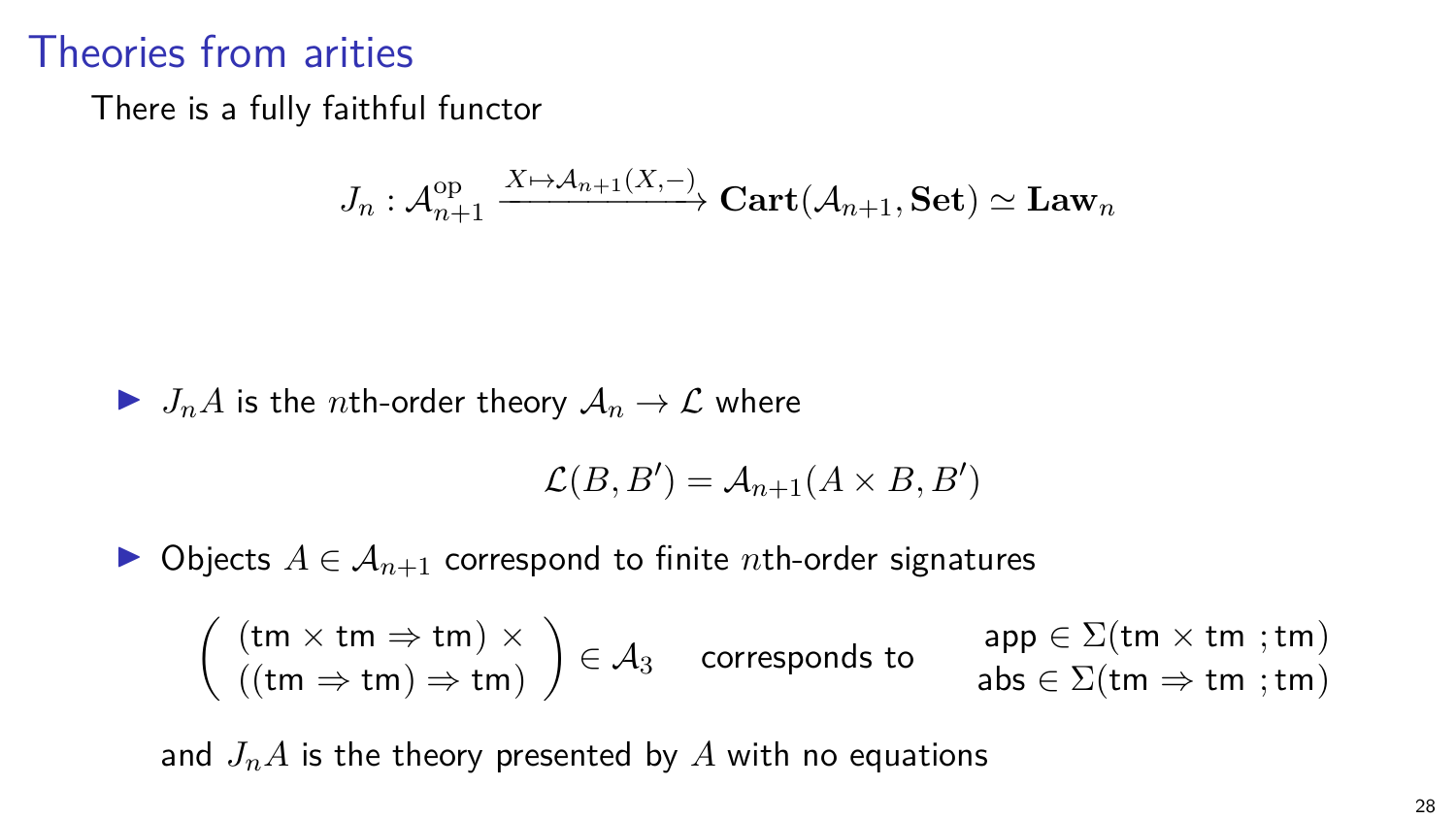Relative monads [Altenkirch, Chapman, Uustalu '10]

### Definition

A relative monad T on  $J : A \rightarrow C$  consists of

An object  $T : |\mathcal{A}| \to |\mathcal{C}|$ 

A morphism 
$$
\eta_X : JA \to TA
$$
 for  $A \in \mathcal{A}$ 

▶ Kleisli extension

 $f:JA\rightarrow TB$  $f^{\dagger}: TA \rightarrow TB$  $f^{\dagger} \circ \eta_{A} = f \qquad \eta_{A}^{\dagger} = \mathrm{id}_{TA} \qquad (g^{\dagger} \circ f)^{\dagger} = g^{\dagger} \circ f^{\dagger}$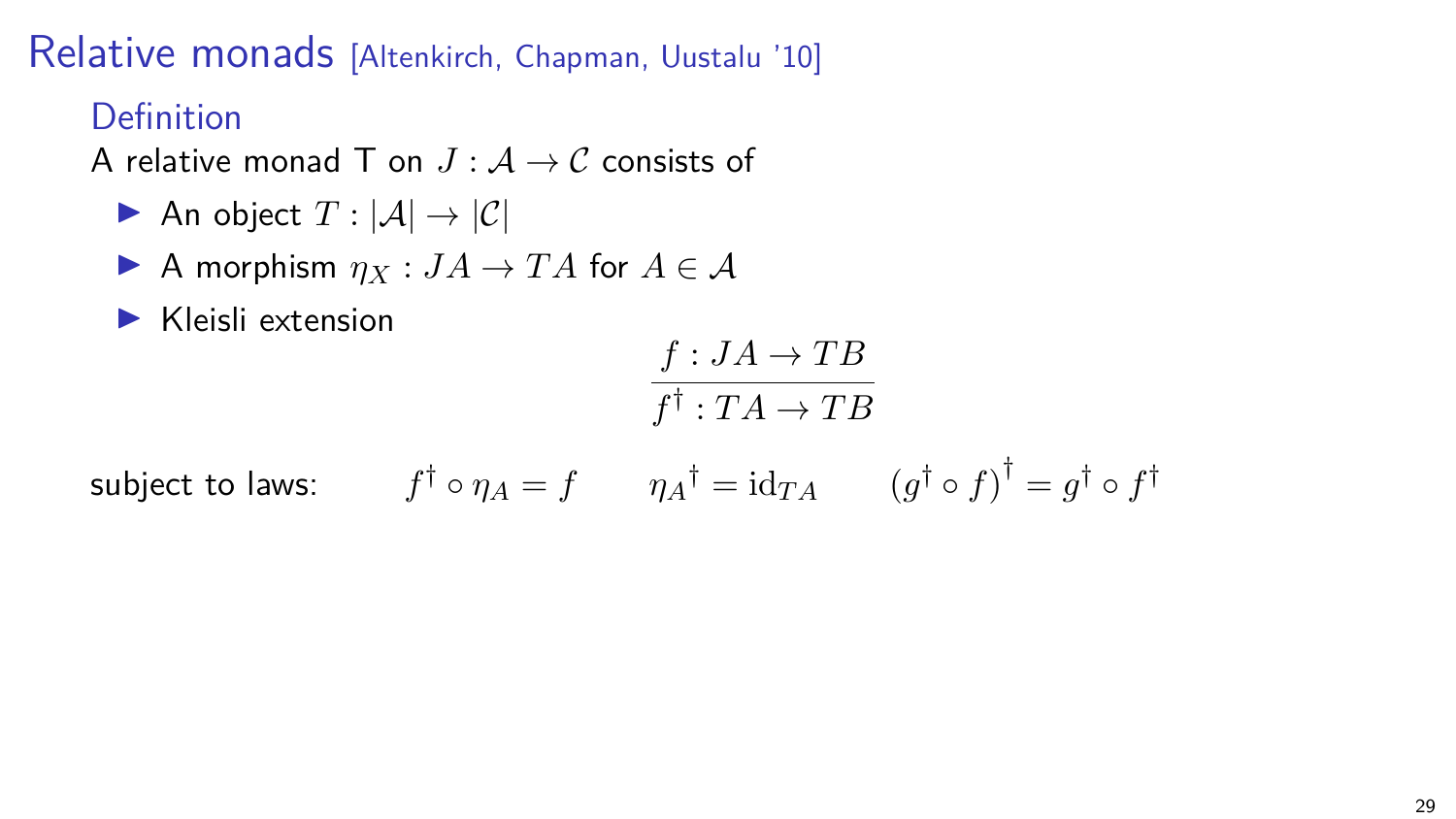Relative monads [Altenkirch, Chapman, Uustalu '10]

### Definition

A relative monad T on  $J : A \rightarrow C$  consists of

▶ An object  $T$  :  $|\mathcal{A}|$  →  $|\mathcal{C}|$ 

A morphism 
$$
\eta_X : JA \to TA
$$
 for  $A \in \mathcal{A}$ 

▶ Kleisli extension

$$
\frac{f:JA\to TB}{f^\dagger:TA\to TB}
$$
\nsubject to laws:

\n
$$
f^\dagger\circ \eta_A = f \qquad \eta_A^\dagger = \mathrm{id}_{TA} \qquad \left(g^\dagger\circ f\right)^\dagger = g^\dagger\circ f^\dagger
$$

Each T has a Kleisli category **Kl**(T):

▶ Objects of **Kl**(T) are objects of *A*

 $\blacktriangleright$  Morphisms are given by  $\mathbf{Kl}(\mathbf{T})(A, B) = \mathcal{C}(JA, TB)$ 

and a Kleisli inclusion

 $K_{\mathsf{T}} : \mathcal{A} \to \mathbf{K} \mathbf{l}(\mathsf{T})$   $K_{\mathsf{T}} A = A$   $K_{\mathsf{T}} f = \eta_B \circ Jf$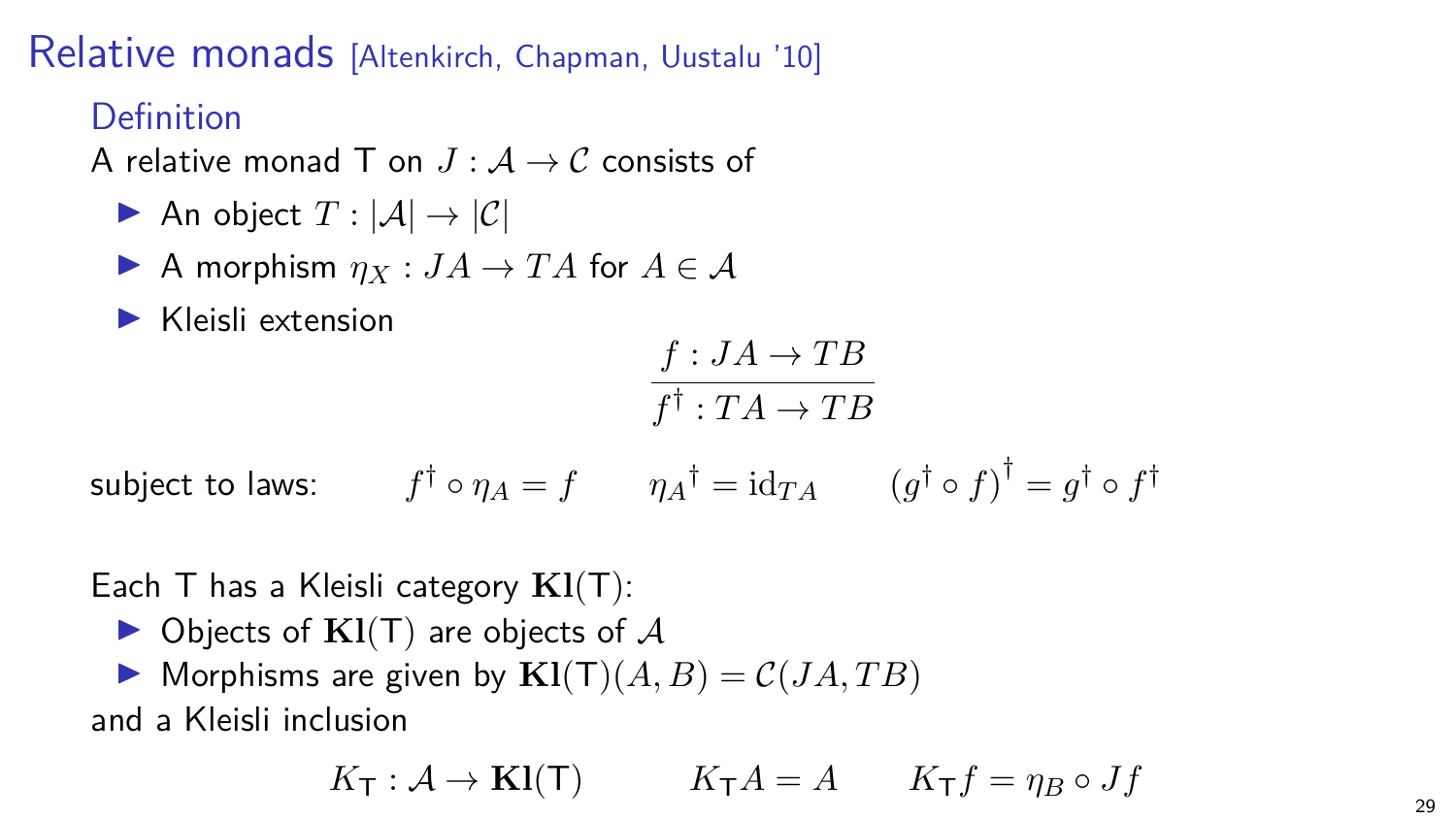### Theories from relative monads

If T is a relative monad on  $J_n: \mathcal{A}_{n+1}^{\mathrm{op}} \to \mathbf{Law}_n$ , then

$$
K^{\mathrm{op}}_{\mathsf{T}}: \mathcal{A}_{n+1} \to (\mathbf{Kl}(\mathsf{T}))^{\mathrm{op}}
$$

is an  $(n + 1)$ th-order algebraic theory exactly when

$$
TA + J_n B \cong T(A \times B) \qquad \qquad \text{(for all } A \in \mathcal{A}_{n+1}, B \in \mathcal{A}_n)
$$

Where  $(L + J_n B) \in \mathbf{Law}_n$  is given for  $B \in \mathcal{A}_n$  by

$$
(\mathcal{L} + J_n B)(C, C') = \mathcal{L}(B \times C, C')
$$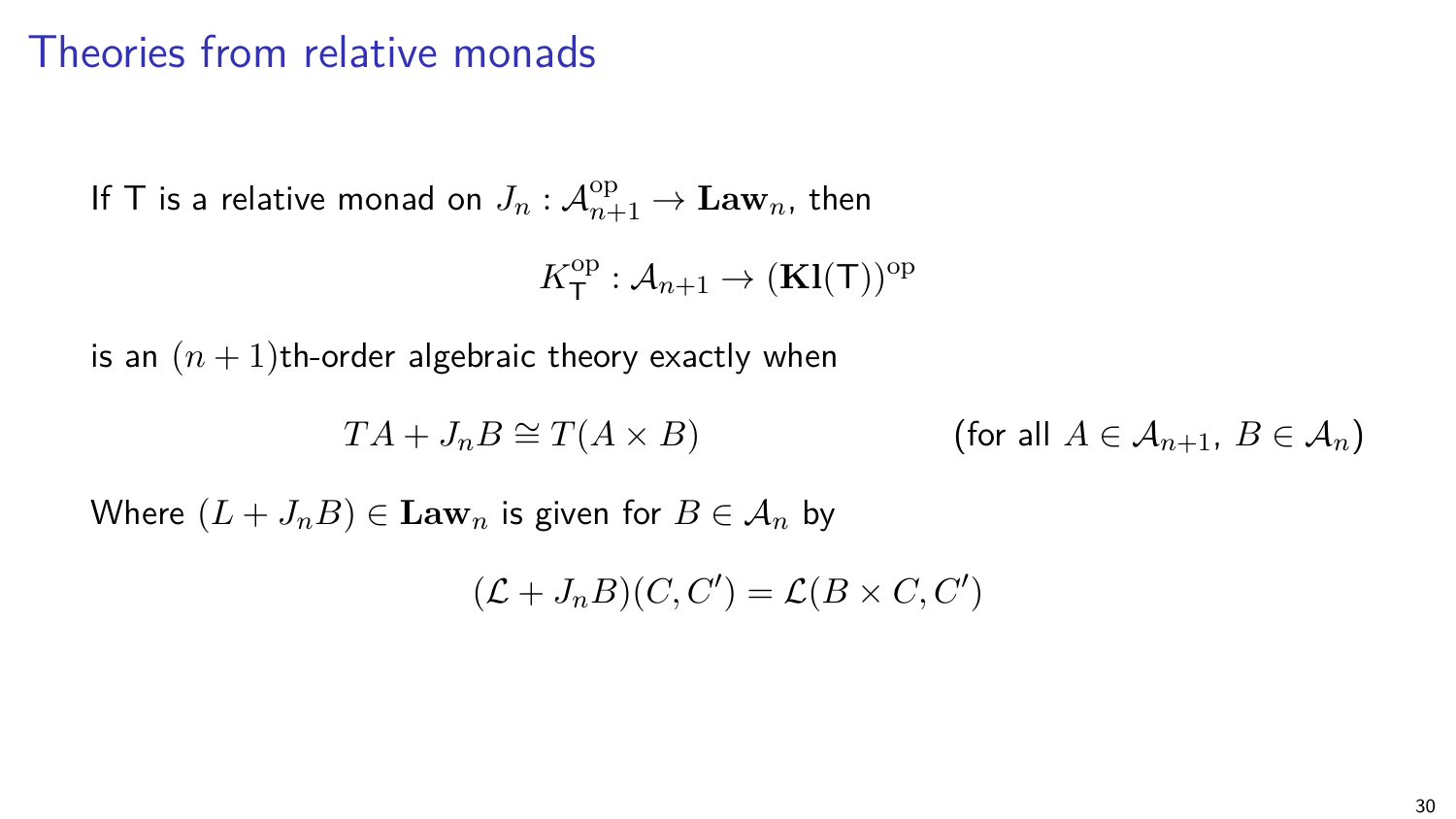### Relative monads from theories

Given an  $(n + 1)$ th-order algebraic theory  $L : A_{n+1} \to \mathcal{L}$ , define

$$
T_L: \mathcal{A}_{n+1}^{\text{op}} \to \text{Law}_n
$$
  

$$
T_L A (B, B') = \mathcal{L}(A \times B, B')
$$
  

$$
\cong \mathcal{L}(A, B \Rightarrow B')
$$

Then

$$
\mathbf{Kl}(T_L)(B,A) = \mathbf{Law}_n(J_nB,T_LA) \cong \mathcal{L}(A,B)
$$

so  $T_L$  forms a relative monad on  $J_n: \mathcal{A}_{n+1}^{\mathrm{op}} \to \mathbf{Law}_n$ :

| $id_A: A \to A$ in $\mathcal{L}$            | $f: J_nB \to T_LA$ in $\mathbf{Law}_n$             |
|---------------------------------------------|----------------------------------------------------|
| $\eta_A: J_nA \to T_LA$ in Law <sub>n</sub> | $A \rightarrow B$ in $\mathcal{L}$                 |
|                                             | $f^{\dagger}: T_L B \to T_L A$ in $\mathbf{Law}_n$ |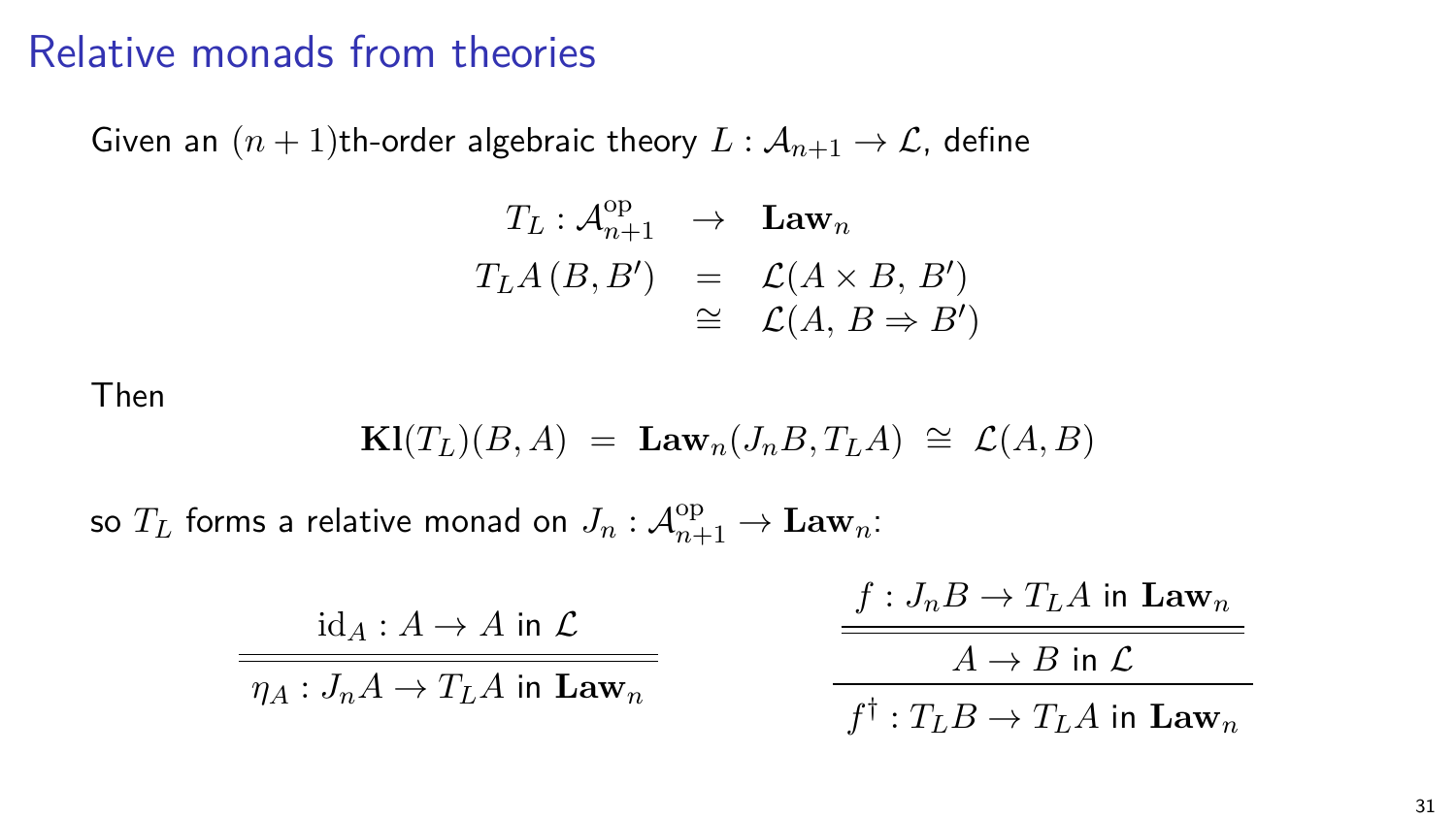### A monad–theory correspondence

If  $J: A \rightarrow C$  is a completion under  $\Phi$ -colimits, then:

$$
\begin{array}{ccc}\text{relative monads} & \xrightarrow{\text{Lan}_J} & \Phi\text{-colimit-preserving} \\ \text{on } J: \mathcal{A} \to \mathcal{C} & \xleftarrow{-\circ J} & \text{monads on } \mathcal{C}\end{array}
$$

#### Theorem

There are equivalences between

 $\blacktriangleright$   $(n+1)$ th-order algebraic theories

 $\blacktriangleright$  Relative monads T on  $J_n: \mathcal{A}_{n+1}^{\text{op}} \to \mathbf{Law}_n$  such that

 $TA + J_nB \cong T(A \times B)$  (for all  $A \in A_{n+1}, B \in A_n$ )

$$
\blacktriangleright
$$
 Sifted-colimit-preserving monads T on Law<sub>n</sub> such that

$$
TL + J_nB \cong T(L + J_nB) \qquad (\text{for all } L \in \mathbf{Law}_n, B \in \mathcal{A}_n)
$$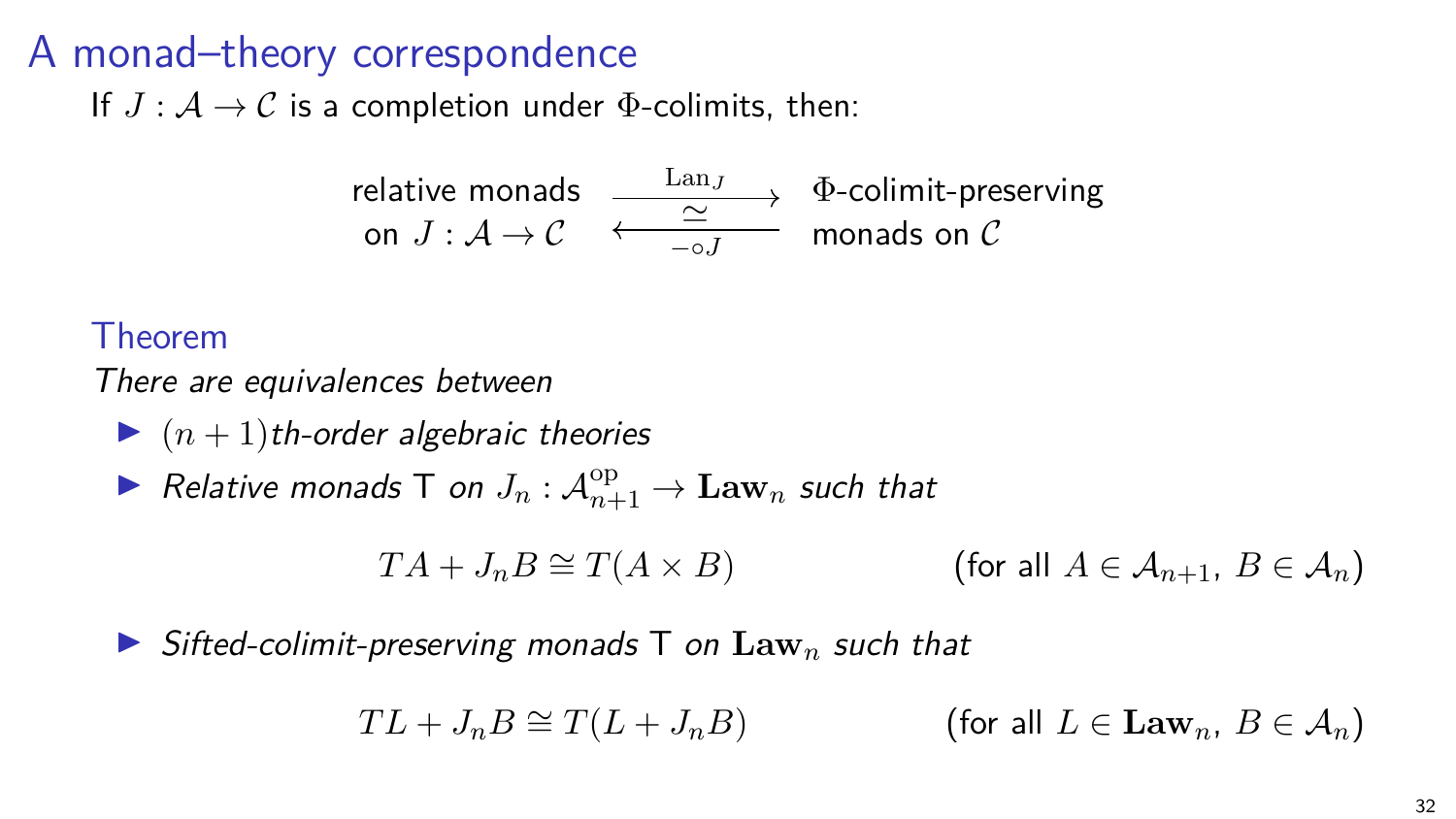For  $n \in \mathbb{N} \cup \{\omega\}$ , have notions of

▶ *nth-order presentation* 

▶ *nth-order algebraic theory* 

which:

- $\triangleright$  model syntax with variable binding operators
- $\blacktriangleright$  are equivalent
- $\triangleright$  form locally strongly presentable categories
- ▶ correspond to a class of relative monads
- ▶ correspond to a class of monads
- $\blacktriangleright$  have free algebras

(Slighly outdated) draft at https://dylanm.org/drafts/hoat.pdf